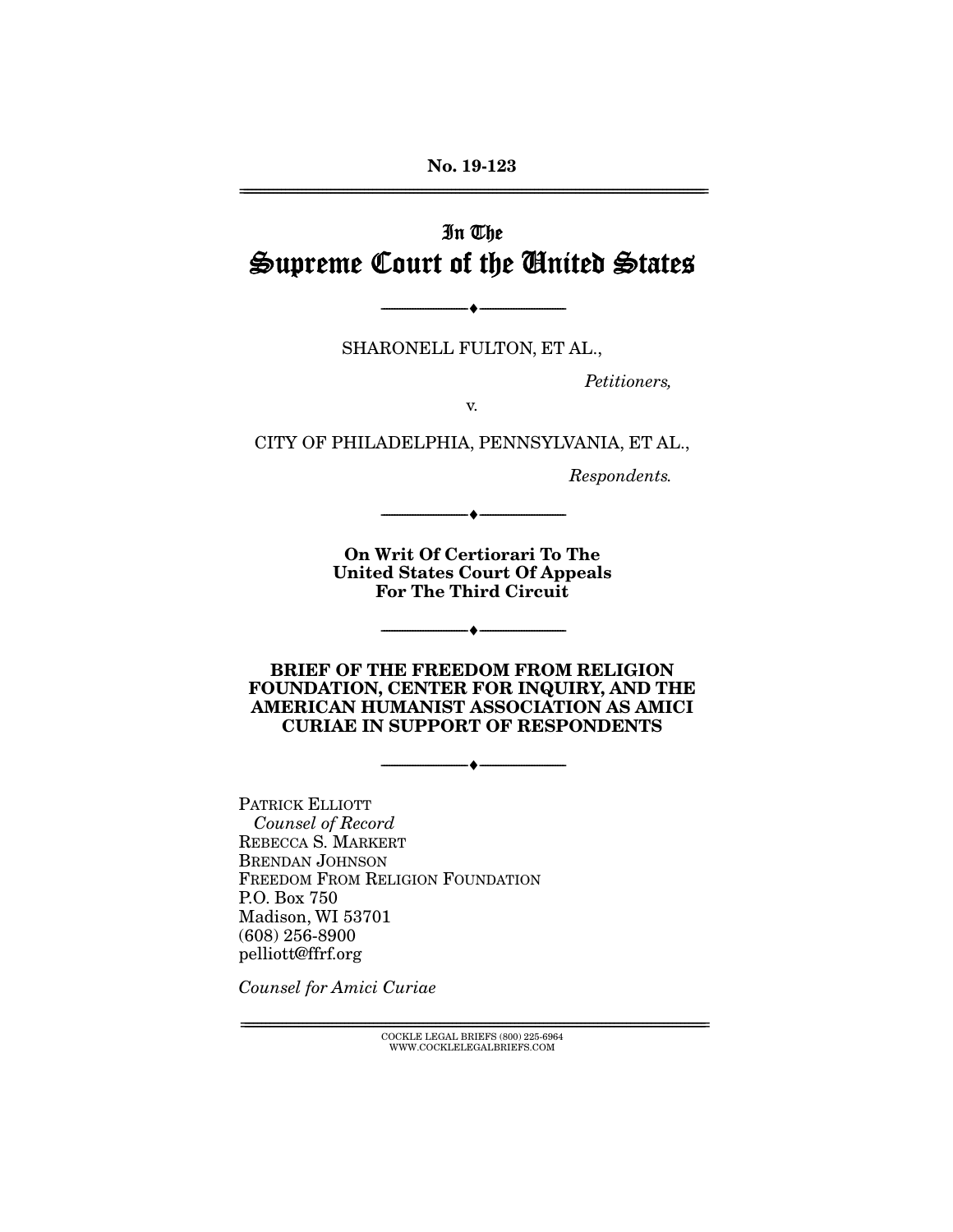# TABLE OF CONTENTS

|                                            |                                                                                                                                       | Page           |
|--------------------------------------------|---------------------------------------------------------------------------------------------------------------------------------------|----------------|
|                                            |                                                                                                                                       | ii             |
| INTEREST OF AMICI CURIAE                   |                                                                                                                                       | $\mathbf{1}$   |
| SUMMARY OF ARGUMENT                        |                                                                                                                                       | $\overline{2}$ |
|                                            |                                                                                                                                       | 4              |
| Employment Division v. Smith should not be |                                                                                                                                       |                |
| $A_{1}$                                    | Smith is a continuation of important prece-<br>dent that holds citizens equally accountable<br>under neutral and generally applicable | 4              |
| <b>B.</b>                                  | The rule of law requires persons with reli-<br>gious beliefs to comply with neutral and                                               | 10             |
| C.                                         | Overturning Smith would establish judi-<br>cially-created religious favoritism, which<br>would create a harmful redefinition of "re-  | 13             |
| 1.                                         | This case coincides with recent de-<br>mands for public funding of religious                                                          | 13             |
| 2.                                         | CSS seeks religious favoritism, which<br>harms religious liberty under the Free<br>Exercise Clause and the Establish-                 | 15             |
|                                            |                                                                                                                                       |                |
|                                            |                                                                                                                                       |                |

i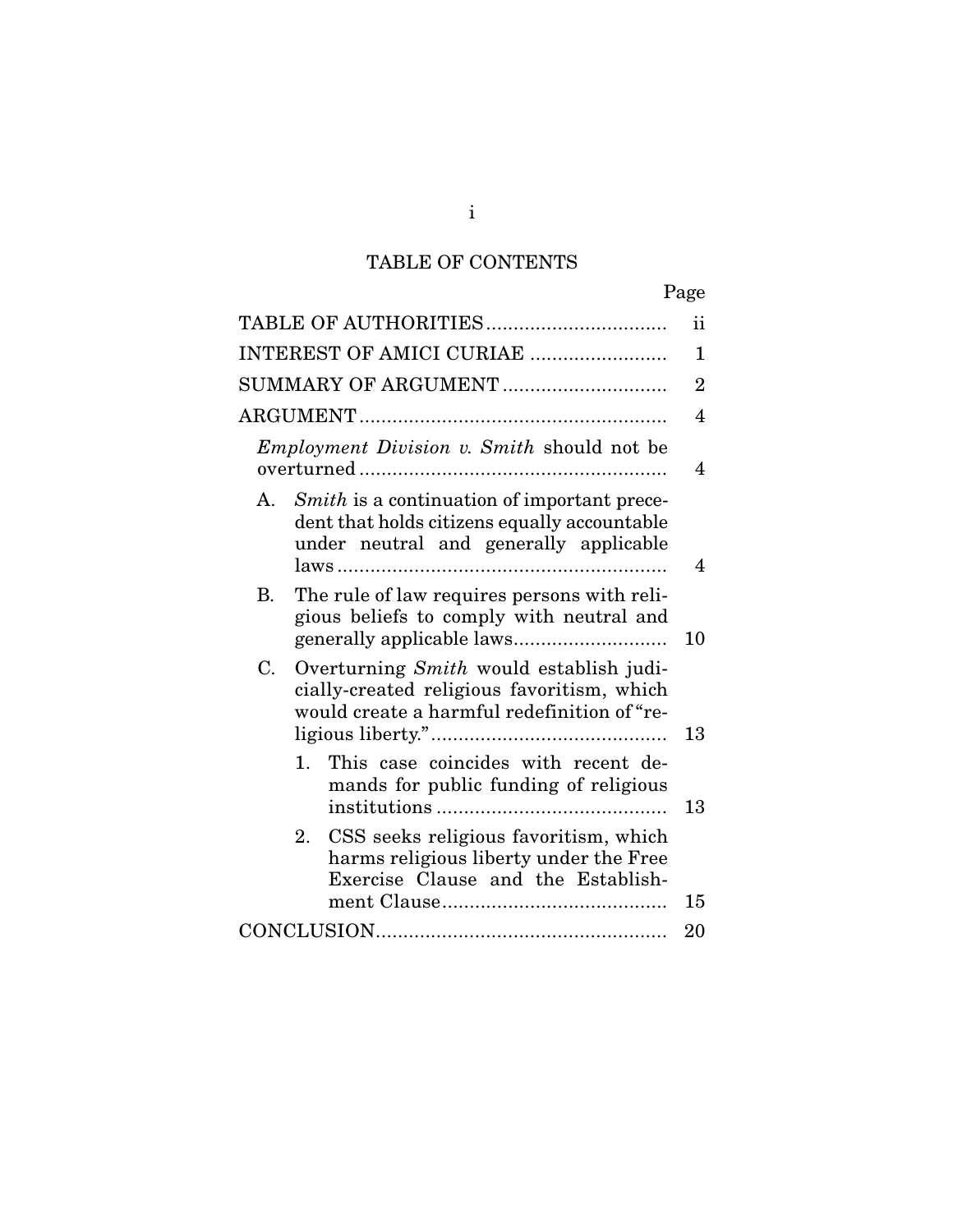# TABLE OF AUTHORITIES

# **CASES**

| Ark Encounter, LLC v. Parkinson, 152 F. Supp.                                                                                                                                                                                                                                                                                                                                            |
|------------------------------------------------------------------------------------------------------------------------------------------------------------------------------------------------------------------------------------------------------------------------------------------------------------------------------------------------------------------------------------------|
| Bd. of Educ. of Kiryas Joel Vill. Sch. Dist. v. Gru-                                                                                                                                                                                                                                                                                                                                     |
| Bob Jones University v. United States, 461 U.S.                                                                                                                                                                                                                                                                                                                                          |
|                                                                                                                                                                                                                                                                                                                                                                                          |
| City of Boerne v. Flores, 521 U.S. 507 (1997)9                                                                                                                                                                                                                                                                                                                                           |
| Dickerson v. United States, 530 U.S. 428 (2000) 4                                                                                                                                                                                                                                                                                                                                        |
| Employment Division v. Smith, 494 U.S. 872<br>$(1990) \dots 19900 \dots 10000 \dots 10000 \dots 10000 \dots 10000 \dots 10000 \dots 10000 \dots 10000 \dots 10000 \dots 10000 \dots 10000 \dots 10000 \dots 10000 \dots 10000 \dots 10000 \dots 10000 \dots 10000 \dots 10000 \dots 10000 \dots 10000 \dots 10000 \dots 10000 \dots 10000 \dots 10000 \dots 10000 \dots 10000 \dots 100$ |
| <i>Engel v. Vitale, 370 U.S. 421 (1962)14, 19</i>                                                                                                                                                                                                                                                                                                                                        |
| Espinoza v. Montana Dep't of Revenue, 140 S. Ct.                                                                                                                                                                                                                                                                                                                                         |
| Frazee v. Ill. Dep't of Emp't Sec., 489 U.S. 829                                                                                                                                                                                                                                                                                                                                         |
| Gillette v. United States, 401 U.S. 437 (1971) 6                                                                                                                                                                                                                                                                                                                                         |
| Harvest Family Church v. Fed. Emergency<br>Mgmt. Agency, No. CV 4:17-02662, 2017 WL.<br>6060107 (S.D. Tex. Dec. 7, 2017), order va-<br>cated, appeal dismissed, No. 17-20768, 2018<br>WL 386192 (5th Cir. Jan. 10, 2018)14                                                                                                                                                               |
| Hobbie v. Unemployment Appeals Comm'n, 480                                                                                                                                                                                                                                                                                                                                               |
|                                                                                                                                                                                                                                                                                                                                                                                          |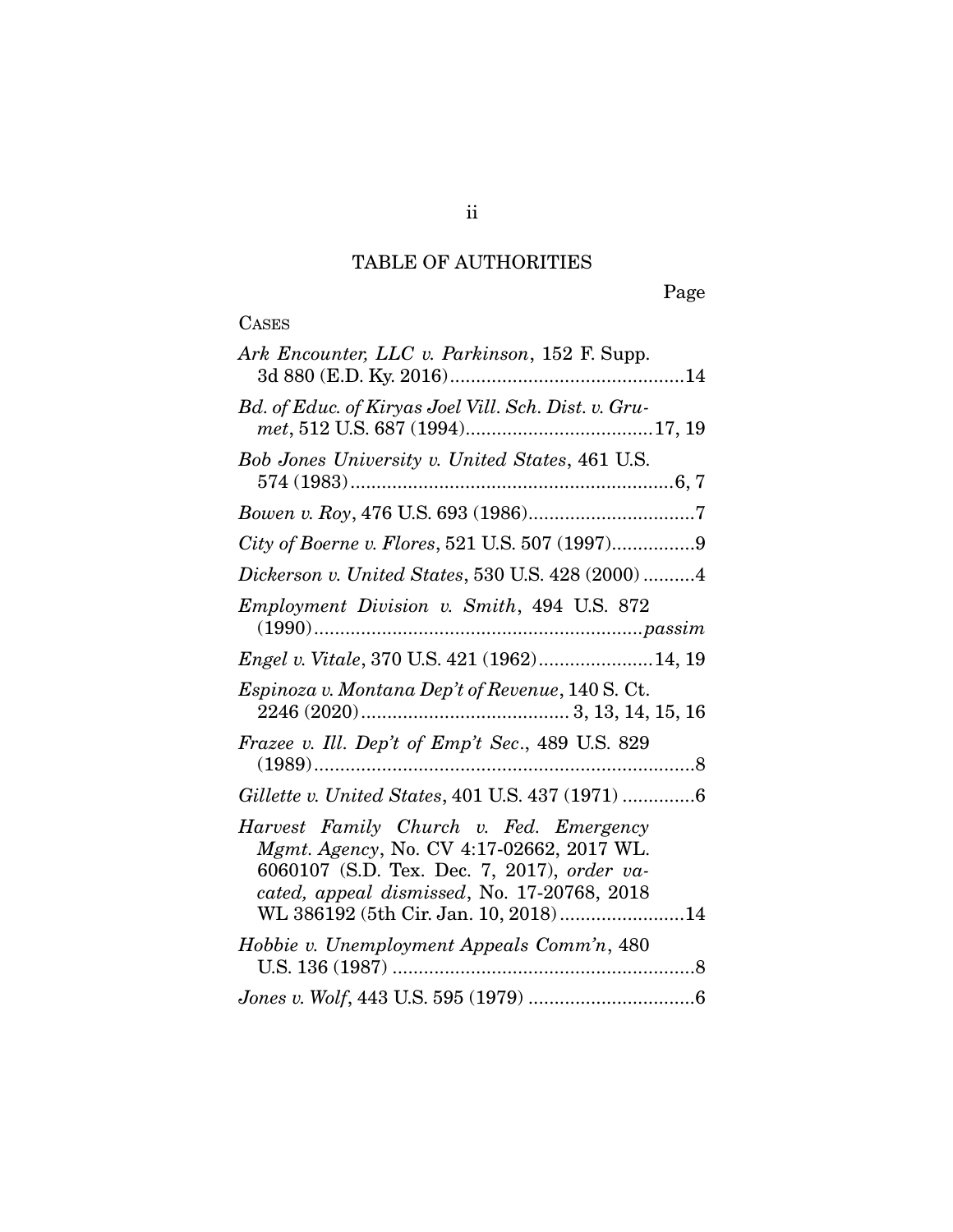## TABLE OF AUTHORITIES—Continued

| Page                                                                                          |
|-----------------------------------------------------------------------------------------------|
| Larkin v. Grendel's Den, Inc., 459 U.S. 116 (1982) 19                                         |
| Our Lady of Guadalupe Sch. v. Morrissey-Berru,                                                |
| Our Peculiar Family v. Inspire Charter Sch., No.<br>2:20-cv-00331, 2020 WL 3440562 (C.D. Cal. |
| Prince v. Massachusetts, 321 U.S. 158 (1944) 5                                                |
| Reynolds v. United States, 98 U.S. 145                                                        |
|                                                                                               |
|                                                                                               |
| Trinity Lutheran Church of Columbia, Inc. v.<br>Comer, 137 S. Ct. 2012 (2017)3, 13, 15        |
| Tony and Susan Alamo Found. v. Sec'y of Labor,                                                |
|                                                                                               |
| United States v. Mary Elizabeth Blue Hull Me-<br>morial Presbyterian Church, 393 U.S. 440     |
|                                                                                               |

## OTHER AUTHORITIES

| episode-2-fair-game/95045858/12 |
|---------------------------------|
|                                 |

iii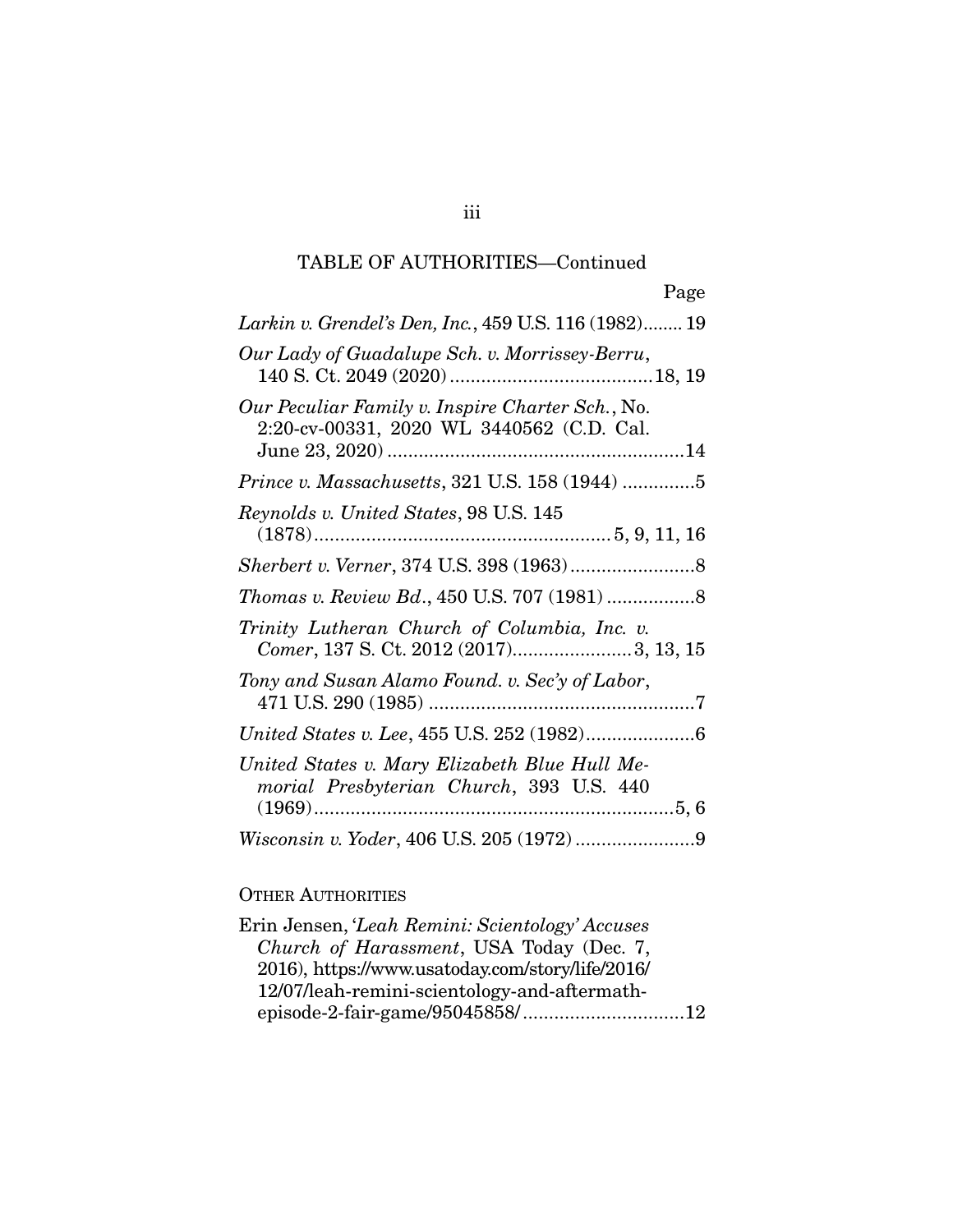## TABLE OF AUTHORITIES—Continued

Page

| In U.S., Decline of Christianity Continues at<br>Rapid Pace, PEW RESEARCH CENTER (Oct. 17,<br>2019), <i>available at</i> https://www.pewforum.<br>org/2019/10/17/in-u-s-decline-of-christianity-                                                |  |
|-------------------------------------------------------------------------------------------------------------------------------------------------------------------------------------------------------------------------------------------------|--|
| Marci A. Hamilton, <i>Employment Division v.</i><br>Smith at the Supreme Court: The Justices, the<br>Litigants, and the Doctrinal Discourse, 32                                                                                                 |  |
| Sharon Otterman & Ray Rivera, Ultra-Ortho-<br>dox Shun Their Own For Reporting Child Sex-<br><i>ual Abuse</i> , N.Y. Times (May 9, 2012), https://<br>www.nytimes.com/2012/05/10/nyregion/ultra-<br>orthodox-jews-shun-their-own-for-reporting- |  |

iv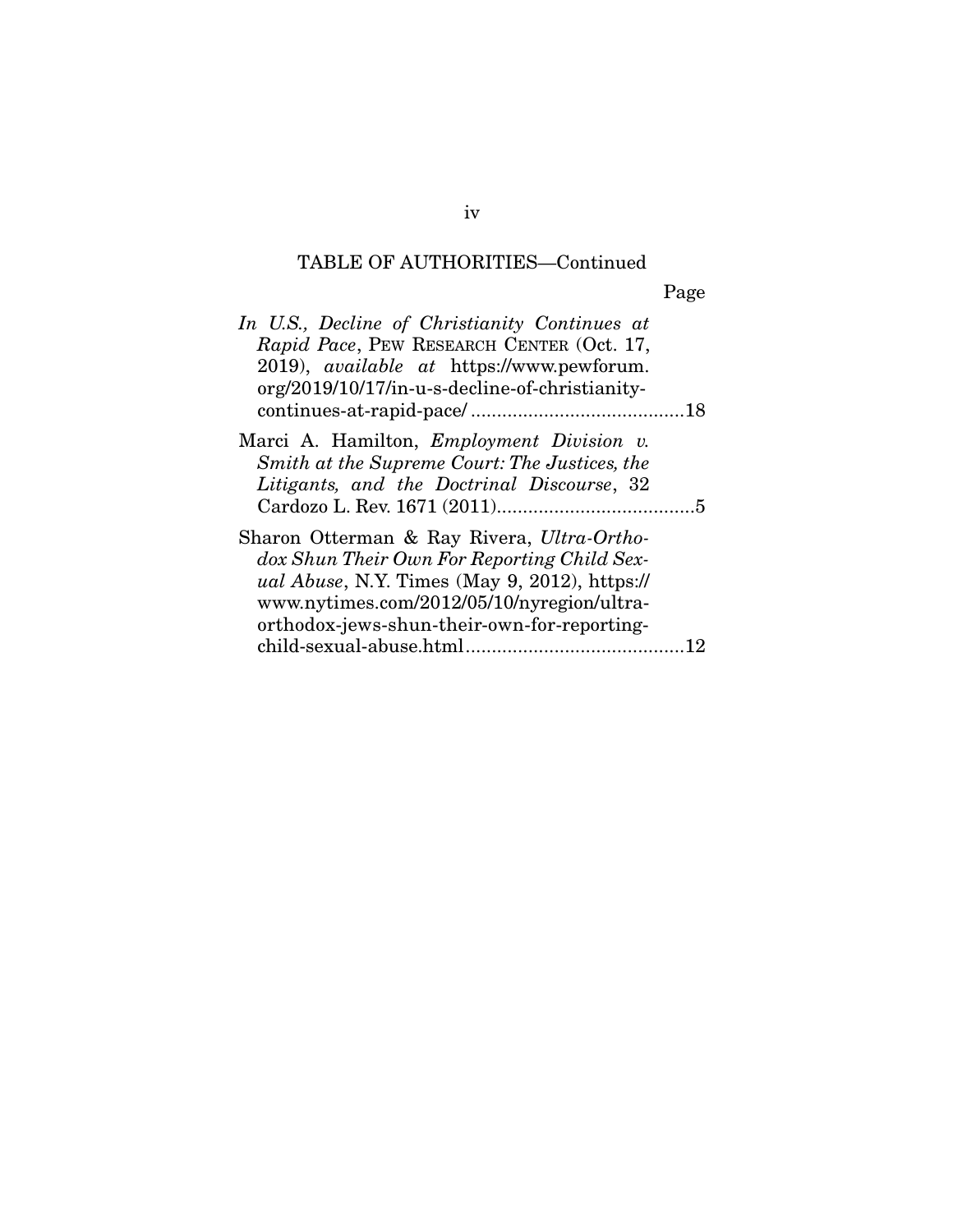#### **INTEREST OF AMICI CURIAE**<sup>1</sup>

 Amici are national nonprofit organizations dedicated to promoting freedom of conscience. Amici work to protect the First Amendment and its core principles, which prohibit preferential treatment of religious organizations by the government.

 The Freedom From Religion Foundation is the largest national association of freethinkers, representing atheists, agnostics, and others who form their opinions about religion based on reason, rather than faith, tradition, or authority. Founded nationally in 1978 as a  $501(c)(3)$  nonprofit, FFRF has more than  $32,000$ members, including members in every state and the District of Columbia. Its purposes are to educate about nontheism and to preserve the cherished constitutional principle of separation between religion and government. FFRF ends hundreds of state-church entanglements each year through education and persuasion, while also litigating, publishing a newspaper, and broadcasting educational programming. FFRF, whose motto is "Freedom depends on freethinkers," works to uphold the values of the Enlightenment.

 The Center For Inquiry is a non-profit educational organization dedicated to promoting and defending reason, science, and freedom of inquiry. Through education, research, publishing, social services, and other activities, including litigation, CFI

<sup>&</sup>lt;sup>1</sup> Rule 37 statement: All parties have consented to the filing of this brief by amici. No party's counsel authored any part of this brief. Amici alone funded this brief 's preparation and submission.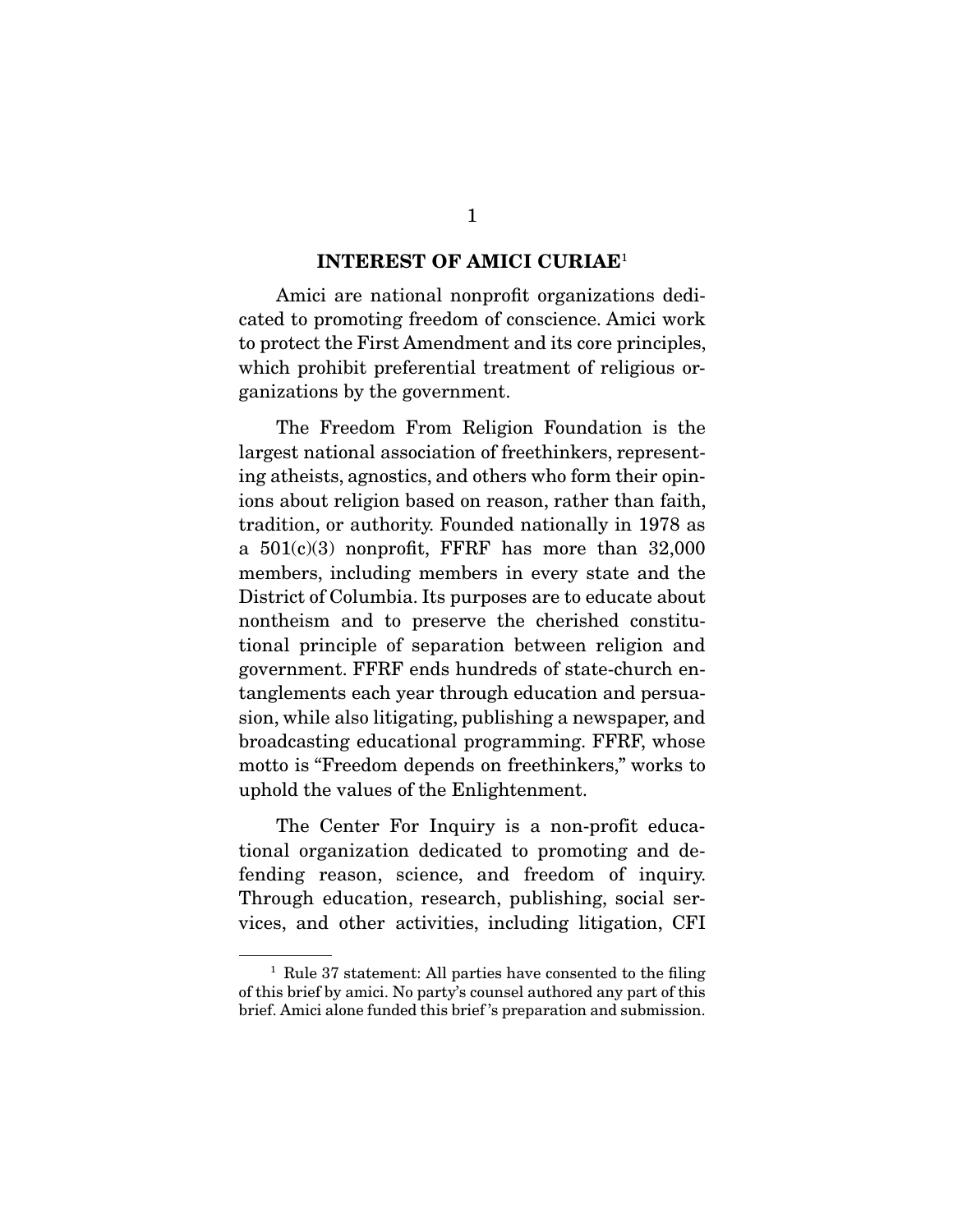encourages evidence-based inquiry into science, pseudoscience, medicine and health, religion, and ethics. CFI believes that the separation of church and state is vital to the maintenance of a free society that allows for a reasoned exchange of ideas about public policy.

 The American Humanist Association is a national nonprofit membership organization based in Washington, D.C. Founded in 1941, the AHA is the nation's oldest and largest humanist organization. The AHA has tens of thousands of members and over 242 local chapters and affiliates across the country. Humanism is a progressive lifestance that affirms—without theism or other supernatural beliefs—our responsibility to lead meaningful and ethical lives that add to the greater good of humanity. The mission of the AHA's legal center is to protect one of the most fundamental principles of our democracy: the separation of church and state. To that end, the AHA has litigated dozens of First Amendment cases nationwide, including in this Court.

#### **SUMMARY OF ARGUMENT**

--------------------------------- ♦ ---------------------------------

 This case concerns whether a religious organization that contracts with the government to provide public services may become easily exempt from neutral rules if the group claims a religious justification for failing to comply. To become exempt from otherwise applicable policy, Catholic Social Services (CSS) argues that this Court should overturn *Employment Division v. Smith*, 494 U.S. 872 (1990). *Smith* is a continuation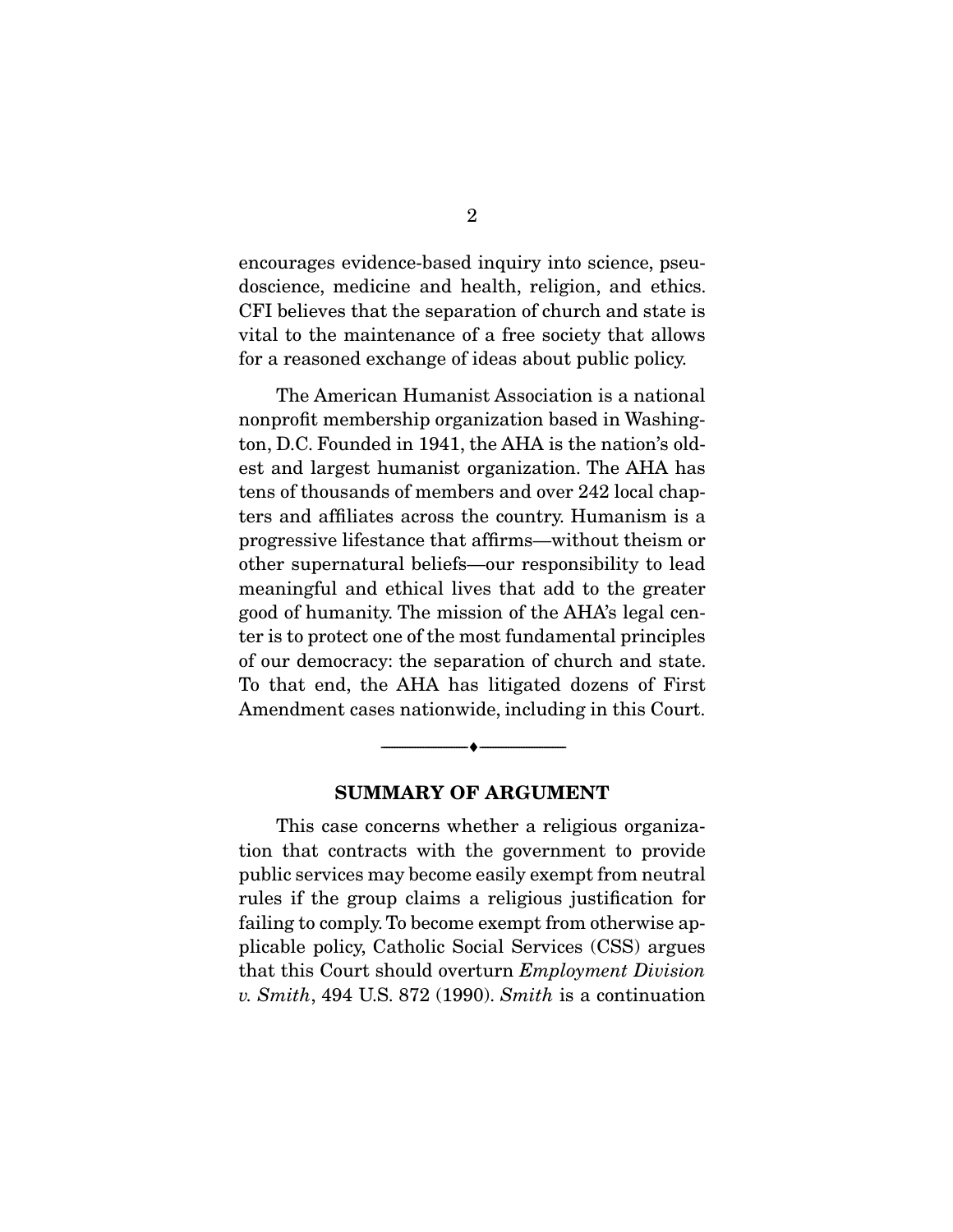of more than a century of Supreme Court decisions finding that neutral, and generally applicable laws apply to all citizens, including religious adherents.

 CSS's attack on *Smith* is not just an attack on over a century of precedent, but also an attack on the rule of law itself. Allowing any individual or group to circumvent neutral and generally applicable laws on the basis of religious belief would harm the integrity of both our system of government and the American legal system.

 What CSS really seeks is a system of judiciallycreated religious favoritism. This case does not come to this Court in a vacuum. It comes at a time when this Court has expanded privileges to churches and churchaffiliated schools. *See Espinoza v. Montana Dep't of Revenue*, 140 S. Ct. 2246 (2020); *Trinity Lutheran Church of Columbia, Inc. v. Comer*, 137 S. Ct. 2012 (2017). Any readily available exemptions from the laws governing these programs for religious groups would put them in a favored position and create an imbalance in constitutional rights. In keeping with bedrock principles underlying the Free Exercise Clause and the Establishment Clause, the appropriate standard in this case is religious neutrality.

--------------------------------- ♦ ---------------------------------

3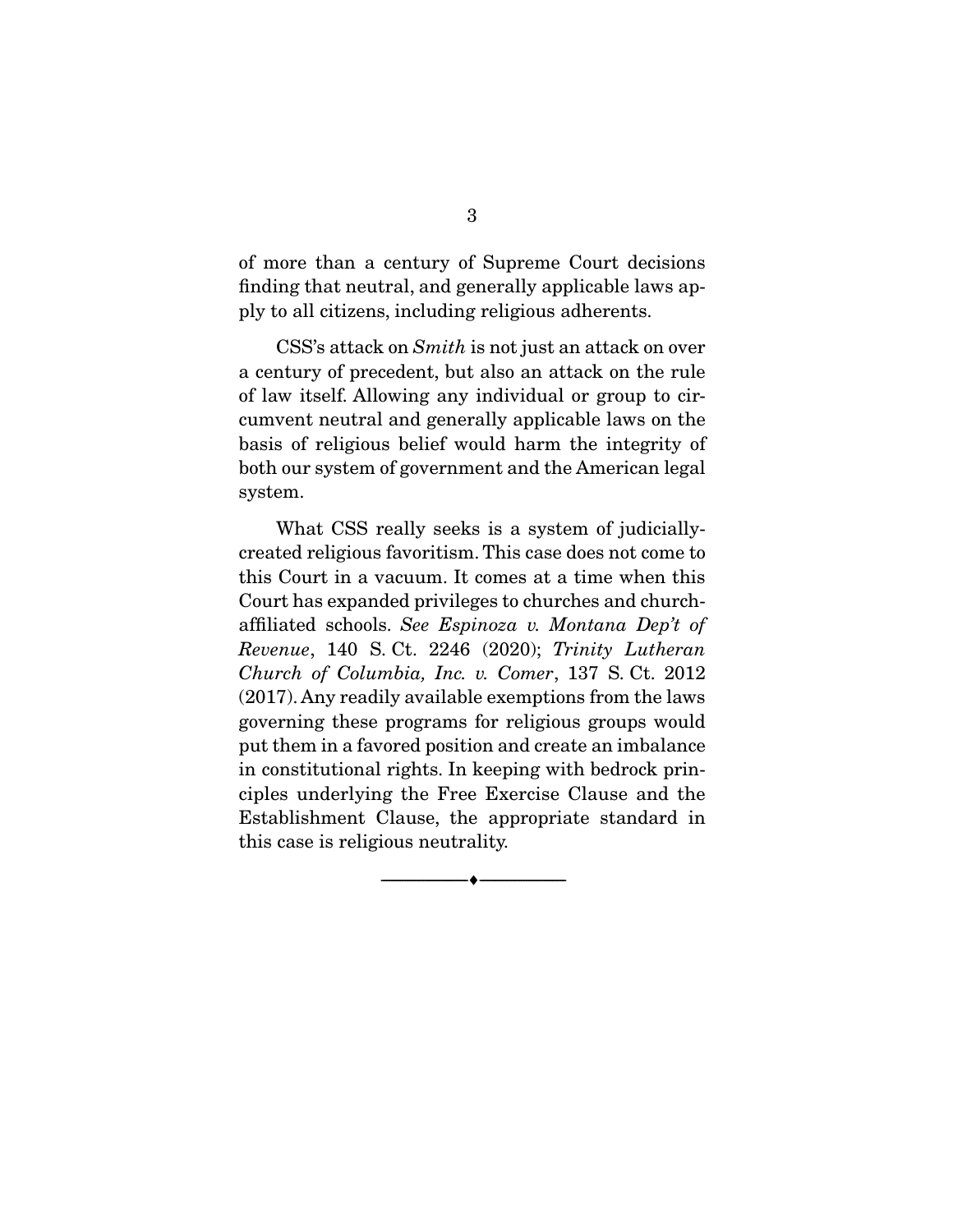#### **ARGUMENT**

### *Employment Division v. Smith* **should not be overturned.**

 The principles of *stare decisis* weigh strongly against overruling precedent where the departure from precedent is not supported by "special justification." *Dickerson v. United States*, 530 U.S. 428, 443 (2000) (citations omitted). Because *Smith*, 494 U.S. 872, is the culmination of important precedent, supports the rule of law, and overturning it would harm religious liberty, *Smith* should not be overturned.

## **A.** *Smith* **is a continuation of important precedent that holds citizens equally accountable under neutral and generally applicable laws.**

 Overturning *Smith* would not merely overturn a single decision made in the 1990s, as its opponents claim; but would also destroy 112 years of precedent that makes up a significant portion of Free Exercise doctrine.

*Smith* is the culmination of over a century of Free Exercise cases that signify that religious belief does not readily exempt individuals or institutions from complying with the law. *Smith*'s critics—mostly religious organizations—argue that *Smith* radically departed from precedent that had applied strict scrutiny in Free Exercise cases. This is simply not true. A holistic examination of precedent leading up to *Smith* reveals two competing doctrinal threads used by this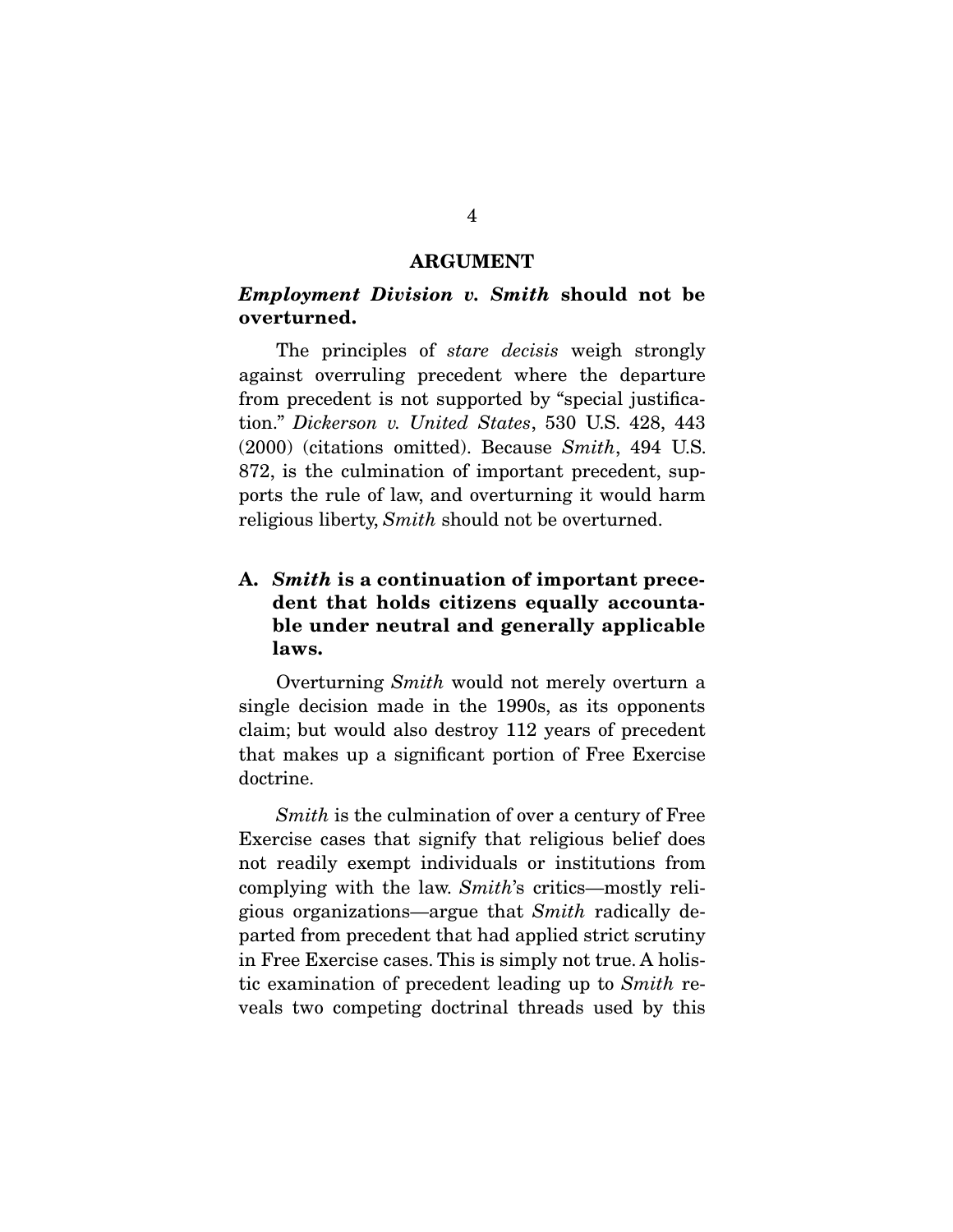Court when considering Free Exercise questions. One thread leads to the strict scrutiny approach that is advocated for by critics of the *Smith* decision. The *Smith* decision, however, traces back to a separate thread of Free Exercise doctrine, which embraced the notion that everyone is subject to the law. Marci A. Hamilton, *Employment Division v. Smith at the Supreme Court: The Justices, the Litigants, and the Doctrinal Discourse*, 32 Cardozo L. Rev. 1671, 1675 (2011).

 The line of cases that led to the *Smith* decision begins as early as 1878, and continues through most of the 20th century in the lead-up to *Smith*. In *Reynolds v. United States*, 98 U.S. 145 (1878), the Court first ruled that religiously-motivated behavior does not excuse a citizen from a generally applicable law—in that case, the practice of polygamy. Since then, this rationale has regularly applied to uphold a range of government actions that impact adherents of various religious beliefs. In 1944, this Court ruled that religion does not exempt parents from child labor laws, stating: "neither rights of religion nor rights of parenthood are beyond limitation." *Prince v. Massachusetts*, 321 U.S. 158, 166 (1944). In 1969, this Court ruled that a civil court can make determinations of a religious group's legal claims, so long as it does not attempt to be a church administrator, and instead applies general and religiously neutral legal principles. *United States v. Mary Elizabeth Blue Hull Memorial Presbyterian Church*, 393 U.S. 440, 449 (1969). Just two years later, the Selective Service registration requirement was upheld, regardless of certain sects' sincere religious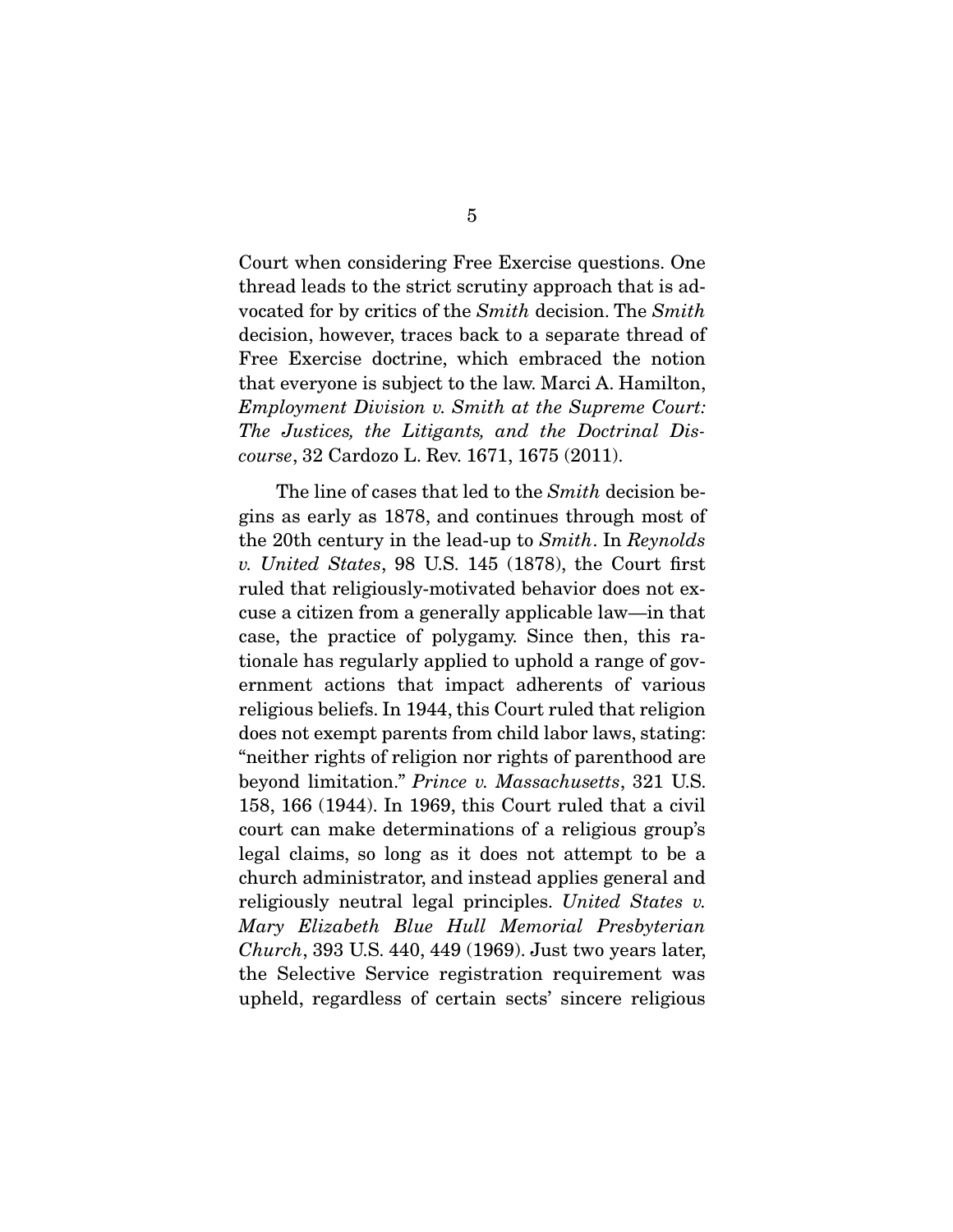objection to acts of war. *Gillette v. United States*, 401 U.S. 437, 449–50 (1971). This ruling relied on the purpose of the Free Exercise clause being defined as government neutrality in matters of religion. *Id*. The government fails to fulfill that purpose by permitting a certain religious group exemptions to the law not available to other religious groups, or nonbelievers. *Id.*  The same principles of government involvement in church affairs on a neutral basis as described in *Mary Elizabeth Blue Hull Memorial Presbyterian Church* were then reemphasized in a 1979 case, *Jones v. Wolf*. 443 U.S. 595 (1979) ("[A] State is constitutionally entitled to adopt a 'neutral principles of law' analysis involving consideration of the deeds, state statutes governing the holding of church property, the local church's charter, and the general church's constitution.").

 These rationalizations for holding all citizens equally accountable under generally applicable laws continued into the 1980s, when a rapid sequence of cases all applied this logic in the decade leading up to *Smith*. In *United States v. Lee*, 455 U.S. 252 (1982), a member of the Old Order Amish was not permitted an exemption from paying social security and unemployment taxes. Despite the challenger's sincerely held religious objection, this Court was concerned that an excess of religious objections would make a religiously neutral law operationally defunct. *Id.* at 258.

 In 1983, this Court upheld the denial of taxexempt status to Bob Jones University due to its policy of racial discrimination. *Bob Jones University v. United*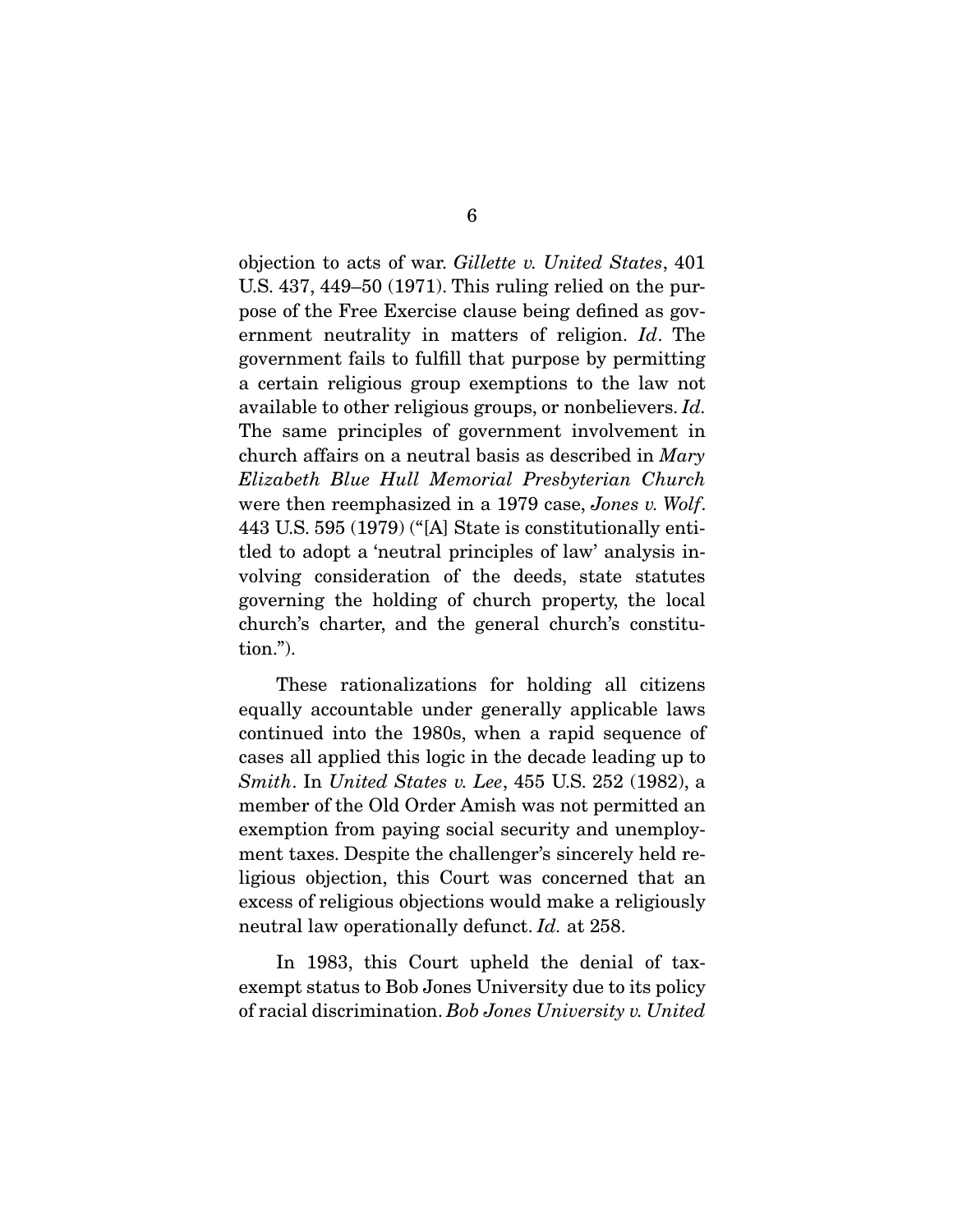*States*, 461 U.S. 574 (1983). This Court stated that even though racial discrimination may be a sincerely held religious belief, because the anti-discrimination laws in question were not targeted at those beliefs, but rather reflected a general change in public policy based on the protection of individual liberty, they were not in violation of the Free Exercise clause. *Id.* at 593–95.

 This Court's trend of upholding generally applicable and neutral laws continued. In 1985, a religious ministry serving homeless individuals was held to the standards of the Fair Labor Standards Act of 1938 § 3(a), despite its work with the homeless being considered religious ministry. *Tony and Susan Alamo Found. v. Sec'y of Labor*, 471 U.S. 290 (1985). Since those involved in the ministry were considered employees under the same standards as if they worked for a secular employer, the employees were entitled to the same rights and protections. *Id*. In 1986, just four years before *Smith*, the government's power to regulate certain aspects of American children's lives for their safety and welfare once again came into play when the Court ruled that a child could not be exempted from being assigned a social security number based on the parents' religious beliefs. *Bowen v. Roy*, 476 U.S. 693 (1986).

 All of these cases are tied together by the basic principle that the right to the free exercise of religion is not a reasonable defense for violating general and neutrally applicable laws. *Smith* is the end result of each of those cases building upon that foundational principle.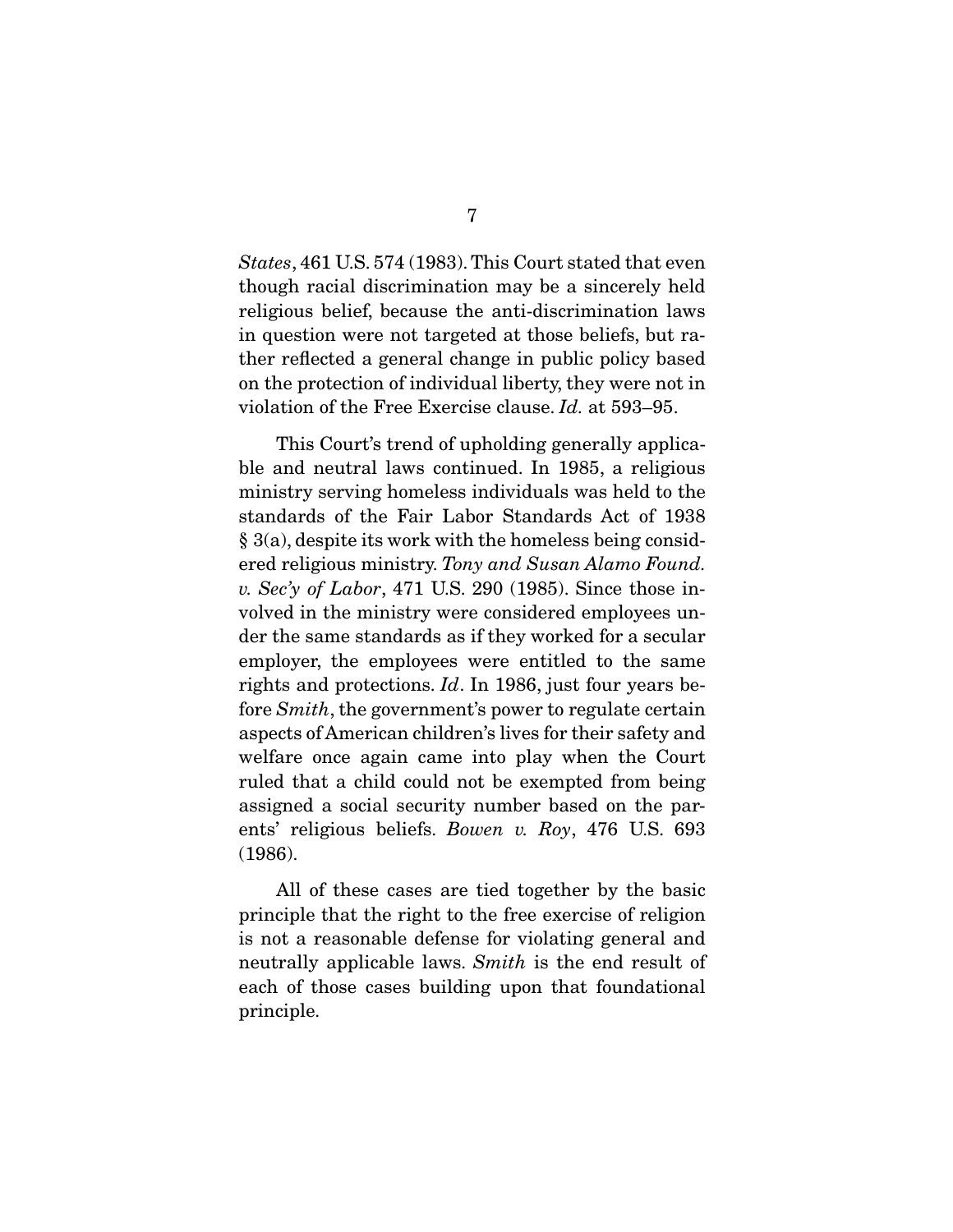In cases that ask whether there should be an exception made to the law, the real question is what is the principle being promoted by the Court? Critics of the *Smith* decision point to a line of unemployment cases beginning with *Sherbert v. Verner*, 374 U.S. 398 (1963). *Sherbert*, as well as subsequent cases, all involved individuals who were terminated for religiously-motivated behavior and subsequently denied unemployment benefits. Such behavior included attending church on Saturdays (*Sherbert*, 374 U.S. at 399), objecting to participating in the manufacture of weapons (*Thomas v. Review Bd*., 450 U.S. 707, 717–18 (1981)), refusing to work certain hours for religious reasons (*Hobbie v. Unemployment Appeals Comm'n*, 480 U.S. 136, 144 (1987)), and refusing to work on Sundays in accordance with a sincerely held religious belief, even without belonging to a particular sect of any religion (*Frazee v. Ill. Dep't of Emp't Sec*., 489 U.S. 829, 834 (1989)).

 The claimants in *Smith* were denied unemployment benefits because they were fired for using peyote, an illicit substance, as a part of a religious ceremony. *Smith*, 494 U.S. at 874. The critical distinction between *Smith* and *Sherbert, Thomas, Hobbie*, and *Frazee* is that these earlier cases were not based on behavior that was, on its own, unlawful. There is no law prohibiting individuals from going to church on Saturdays, and any law that would do so would be clearly unconstitutional because it would be targeting a specific religion. The religiously-motivated behavior in *Smith*, in contrast, violated Oregon's drug laws, which broadly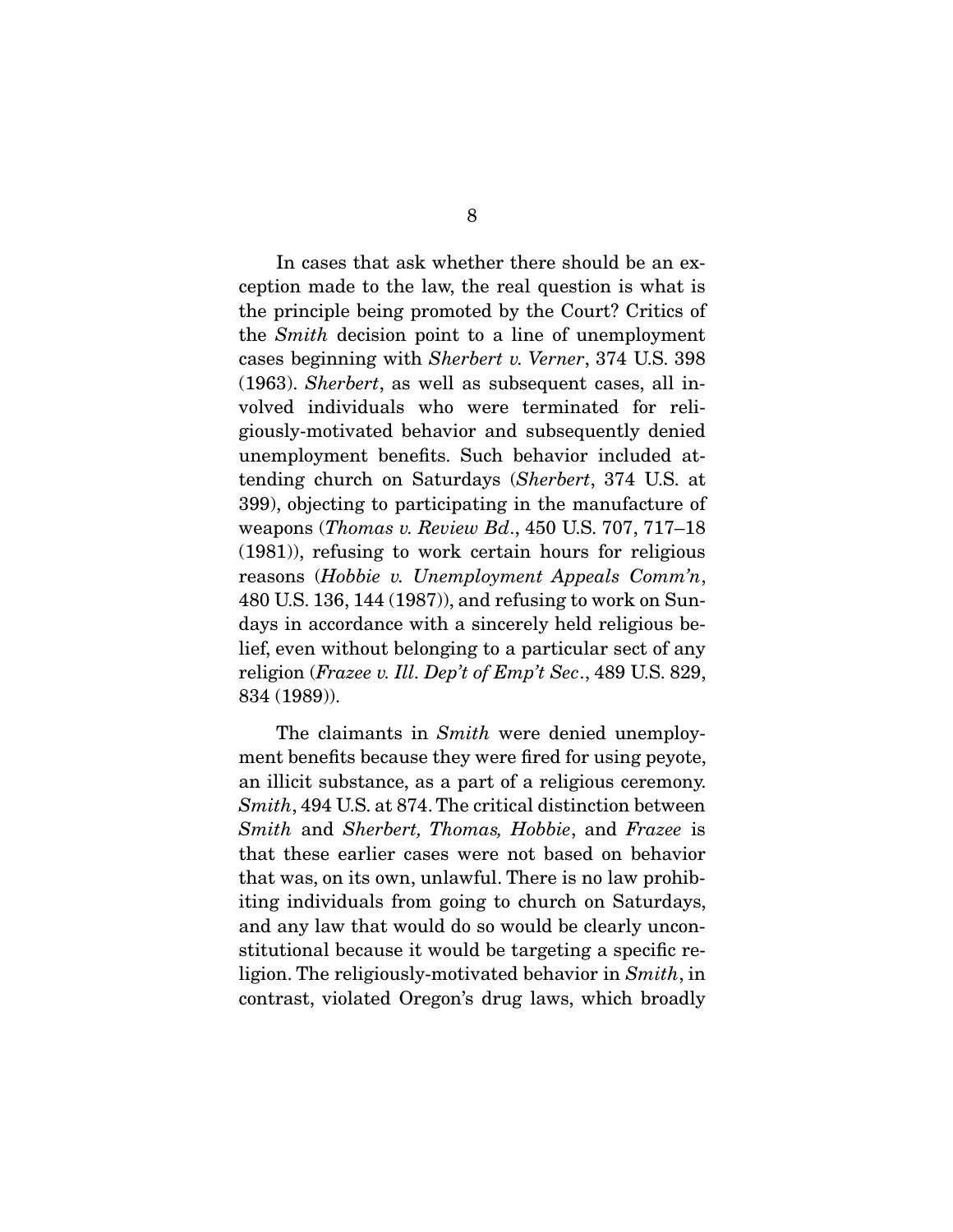criminalized the use of certain illicit substances. This distinction is important because, while *Smith* may share similar facts to these unemployment cases, the underlying principle the decision represents aligns much more precisely with the thread of cases beginning with *Reynolds*. Opponents of *Smith* additionally point to *Wisconsin v. Yoder*, 406 U.S. 205 (1972), which provided the Amish church with an exception to Wisconsin's compulsory education laws as an example of the application of strict scrutiny to a generally applicable law. This argument, however, ignores the broader history of Free Exercise doctrine that this Court has applied for over a century. Hamilton, *Employment Division v. Smith at the Supreme Court, supra*, at 1676.

 The popular narrative surrounding *Smith* over the past three decades has made it out to be some sudden, terrifying, and radical shift away from an American legal tradition that almost always exempts any and all illegal behavior so long as it is based in religious belief. This is a false narrative that disregards a substantial line of judicial history. Justice Scalia wrote in his concurrence in *City of Boerne v. Flores*, in response to the dissent's criticism of *Smith*:

The issue presented by *Smith* is, quite simply, whether the people, through their elected representatives, or rather this Court, shall control the outcome of those concrete cases. . . . The historical evidence put forward by the dissent does nothing to undermine the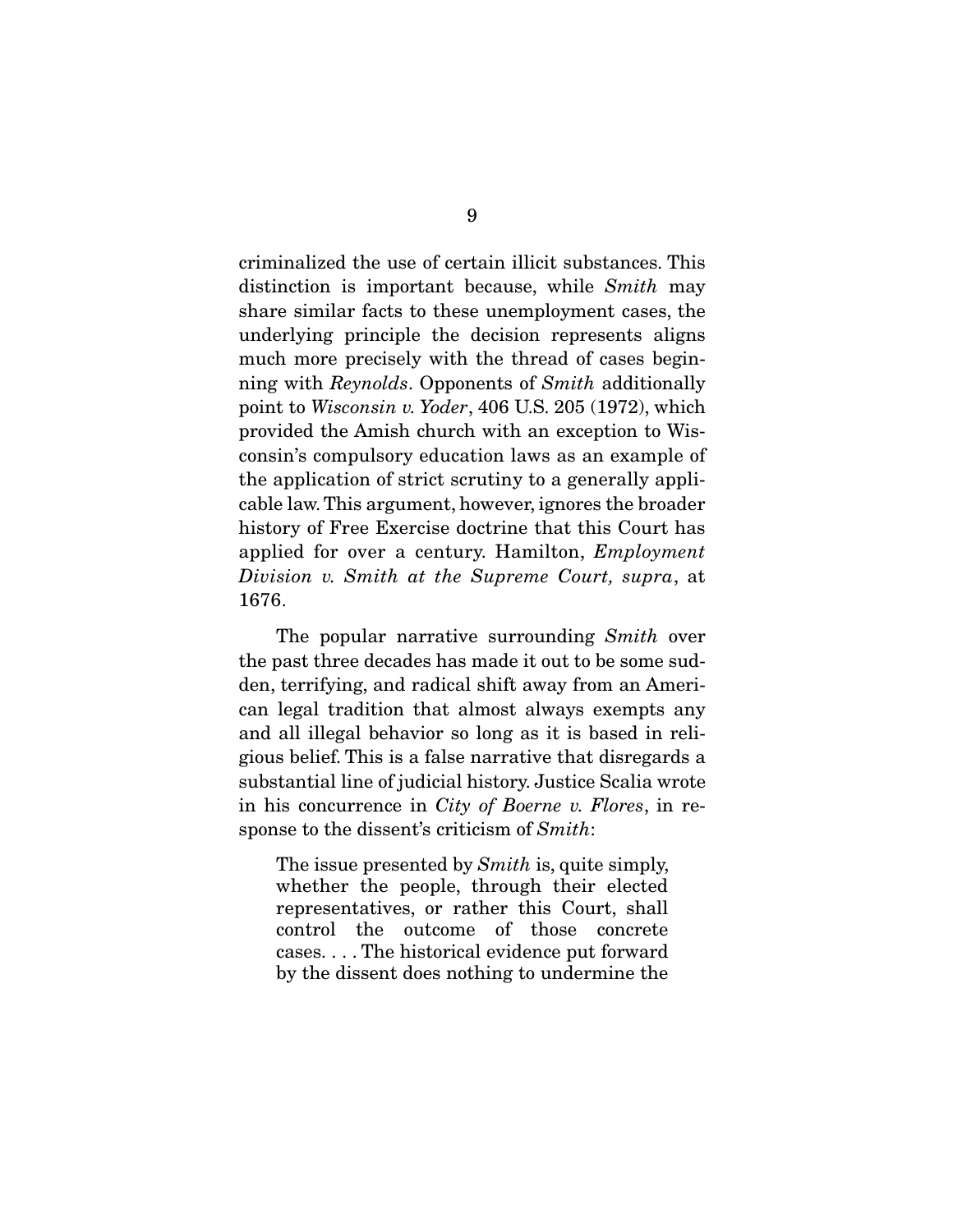conclusion we reached in *Smith*: It shall be by the people.

521 U.S. 507, 544 (1997). An honest and complete look at the judicial history leading up to the *Smith* decision demonstrates that it has a strong basis in the American legal tradition and should continue to operate as such when the principles of a case align with the *Smith* thread.

## **B. The rule of law requires all persons with religious beliefs to comply with neutral and generally applicable laws.**

 The rule of law is the cornerstone of American democracy and legal culture. The idea that no person is above the law is what has separated the United States from various monarchies and dictatorships since the country's inception. It has empowered Americans of all backgrounds to advocate for their own rights and allowed us to progress into a more equitable society where people can place their trust in the judicial system to produce fair results, regardless of the power or influence of their opponent. Allowing any individual or institution to claim broad exemptions from the law on the basis of religious belief has the potential to destroy the integrity of the American legal system as we know it, as well as to create a hierarchy of citizens whereby those who profess religious beliefs are granted more rights and privileges than those who do not.

 In *Smith*, Justice Scalia highlighted this very principle: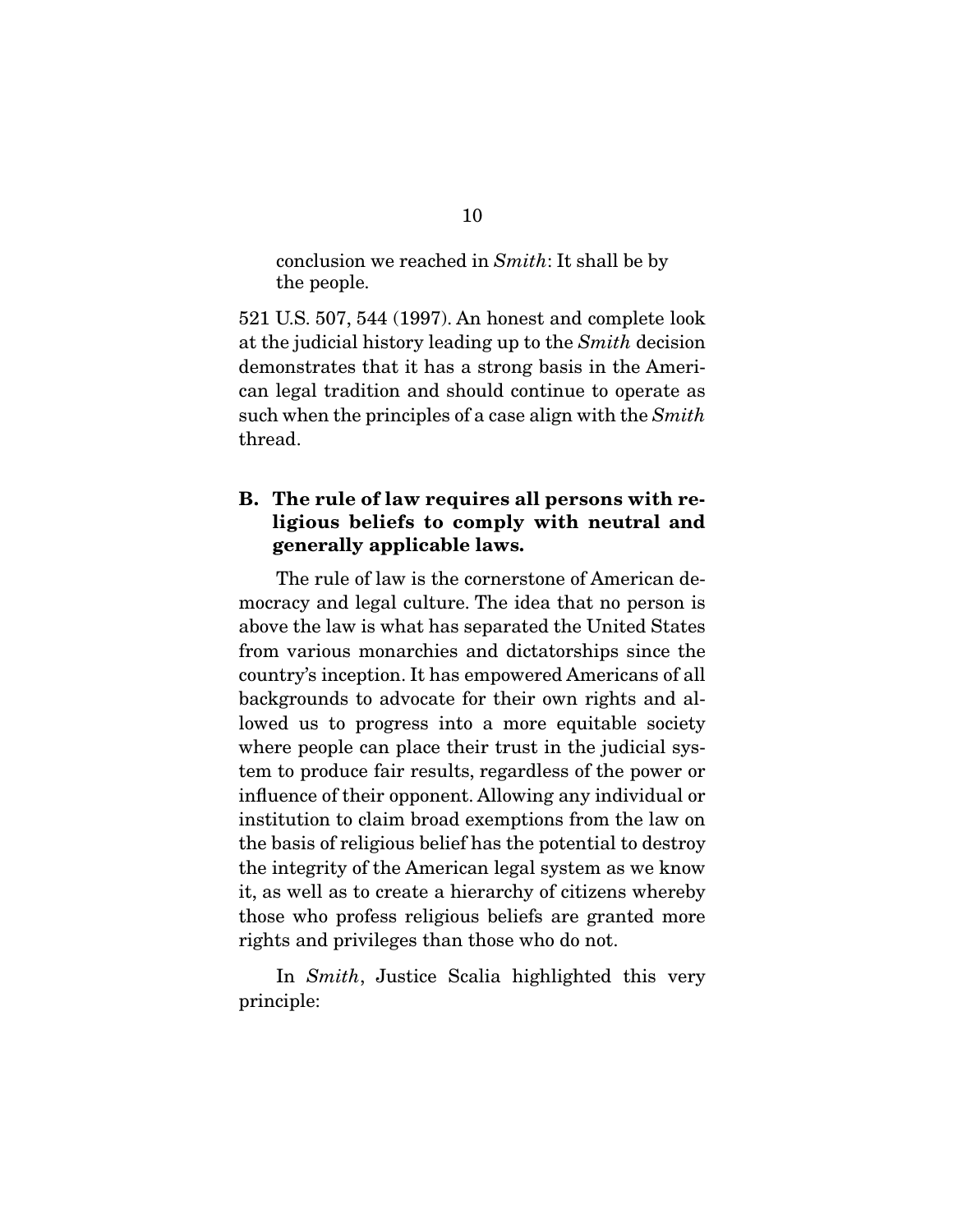"Laws," we said, "are made for the government of actions, and while they cannot interfere with mere religious belief and opinions, they may with practices. . . . Can a man excuse his practices to the contrary because of his religious belief ? To permit this would be to make the professed doctrines of religious belief superior to the law of the land, and in effect to permit every citizen to become a law unto himself."

494 U.S. at 879 (quoting *Reynolds v. United States*, 98 U.S. 145 (1878)).

 It is not difficult to conceptualize the impact of religion being a way for citizens to become this "law unto themselves." A church that practices the use of recreational opioids would likely have a strong appeal in areas heavily impacted by the opioid crisis. Children facing abuse or neglect could lose the protection of child services on the basis that their parents are raising them in line with the teachings of their faith. A church or mosque could receive government loans and refuse to pay interest on such loans because of the doctrines of their faith. A church could even potentially go so far as to criminally harass and abuse its former adherents, while claiming that such behavior is constitutionally protected.

 These hypotheticals are not without basis in reality. Members of New York's ultra-orthodox Jewish community have been shamed, intimated, and harassed in order to prevent them from reporting cases of sexual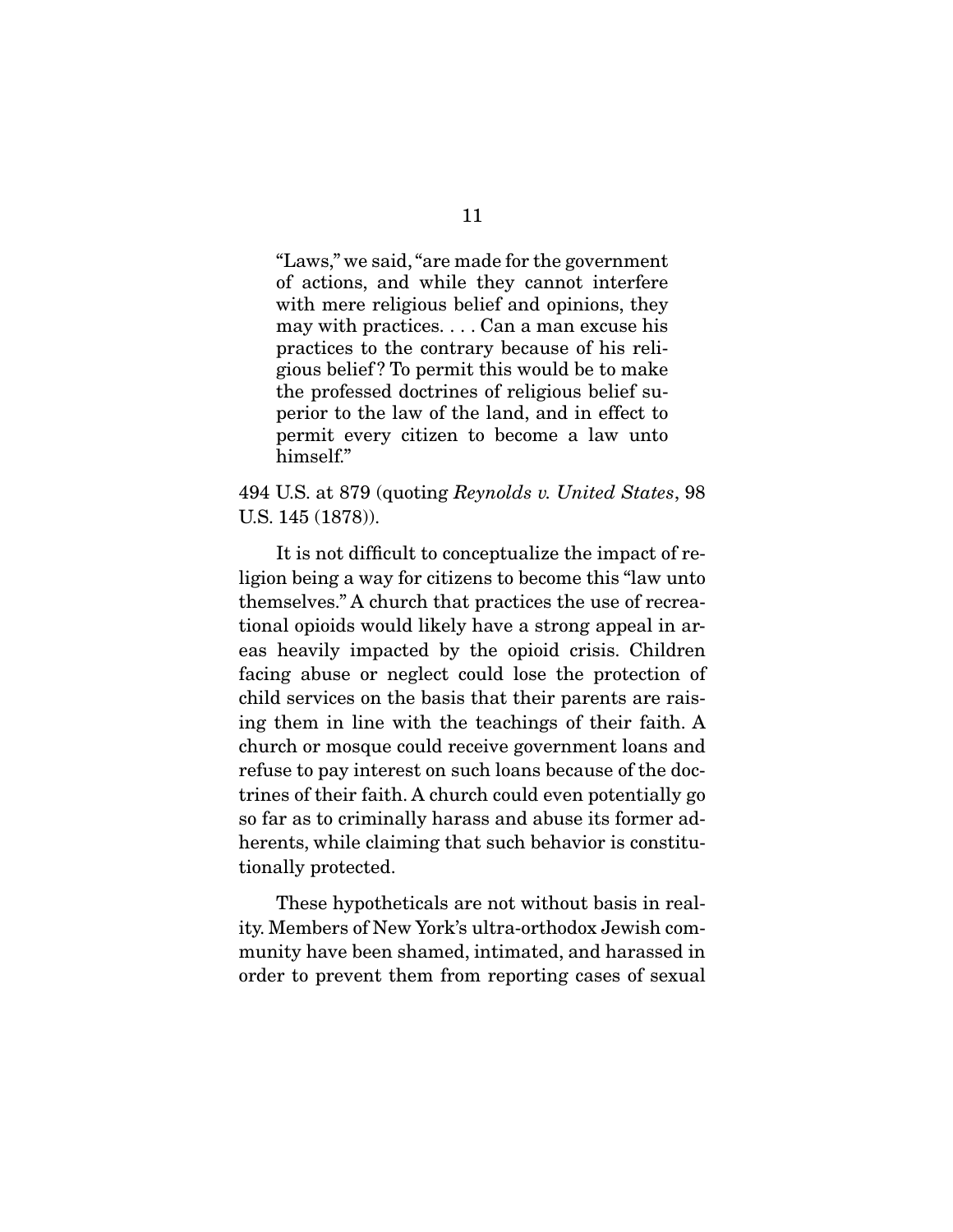assault to the police.2 Former members of the Church of Scientology have come forward with their accounts of abuse and harassment after leaving the church.<sup>3</sup> Without a consistent application of the rule of law, these, along with any number of historical atrocities committed in the name of religion, have the potential to occur with no legal repercussions or justice available for the victims.

 From the beginning of American legal history, respect for the rule of law has not only withstood the test of time, but also, for the most part, withstood over two centuries of political polarization. By overturning *Smith*, and adopting an overarching doctrine that would permit widespread religious exemptions to the law, the Court would open a door to disastrous consequences. To uphold *Smith* is to uphold the rule of law, and to uphold the rule of law is to maintain the integrity of the American judiciary.

<sup>2</sup> Sharon Otterman & Ray Rivera, *Ultra-Orthodox Shun Their Own For Reporting Child Sexual Abuse*, N.Y. Times (May 9, 2012), https://www.nytimes.com/2012/05/10/nyregion/ultraorthodox-jews-shun-their-own-for-reporting-child-sexual-abuse. html.

<sup>3</sup> Erin Jensen, '*Leah Remini: Scientology' Accuses Church of Harassment*, USA Today (Dec. 7, 2016), https://www.usatoday. com/story/life/2016/12/07/leah-remini-scientology-and-aftermathepisode-2-fair-game/95045858/.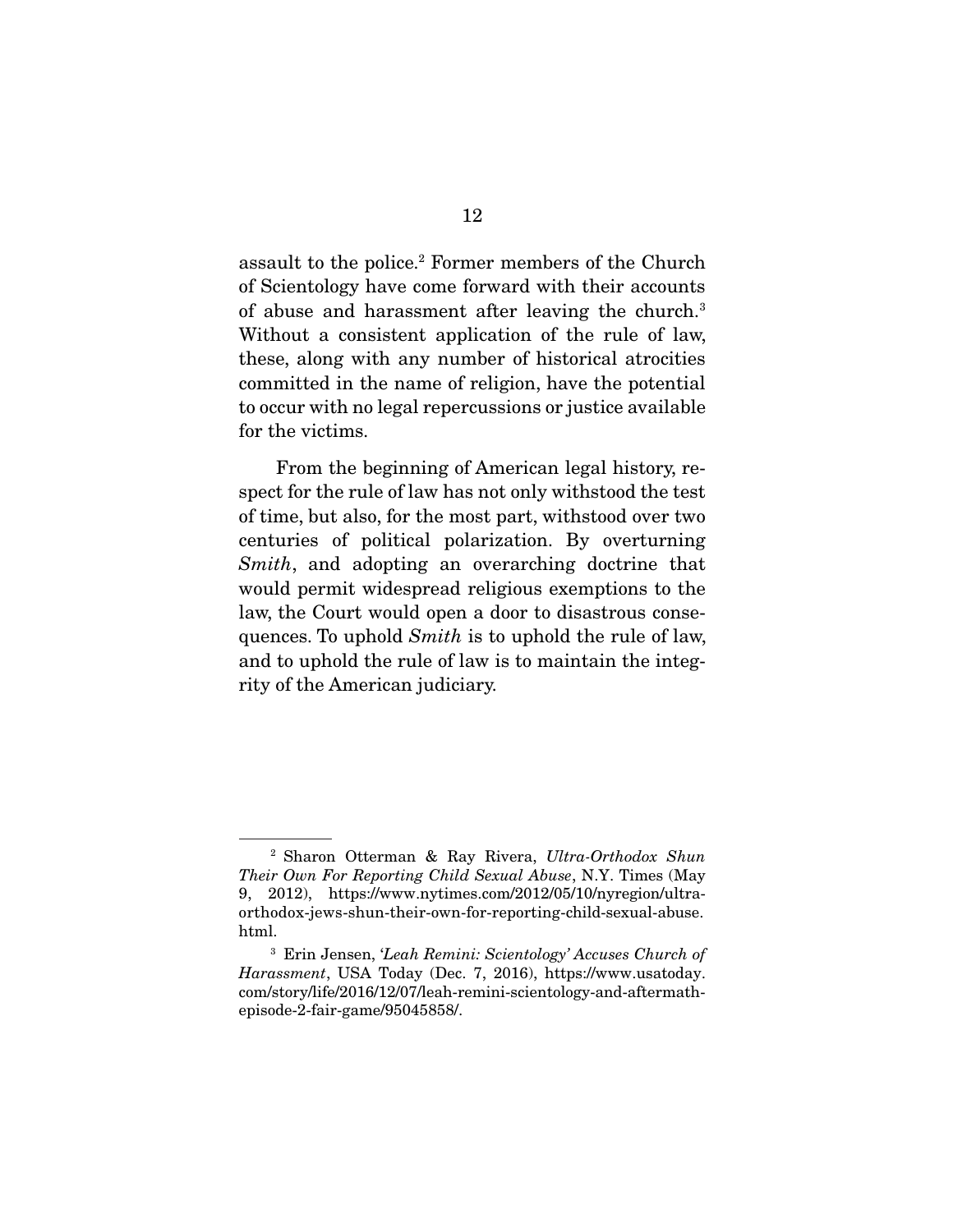## **C. Overturning** *Smith* **would establish judicially-created religious favoritism, which would create a harmful redefinition of "religious liberty."**

 This case will be decided in the wake of this Court's recent expansion of privileges for churches and church-affiliated schools. *See Espinoza v. Montana Dep't of Revenue*, 140 S. Ct. 2246 (2020). This context is crucial to understanding the far-reaching redefinition of "religious liberty" that CSS and its supporting amici are seeking. Following this Court's expansion of privileges for religious organizations, religious groups now seek religious favoritism, which is contrary to bedrock First Amendment principles.

## **1. This case coincides with recent demands for public funding of religious institutions.**

 Religious organizations have ushered in a wave of recent claims seeking direct access to government funding. In *Trinity Lutheran Church of Columbia, Inc. v. Comer*, 137 S. Ct. 2012, 2025 (2017), this Court ruled that Missouri could not exclude a church from a program that provided public funds for the resurfacing of children's play areas, despite that state's No Aid provision. In *Espinoza*, this Court mandated that Montana allow religious schools to receive money from a state voucher program, despite the No Aid clause in Montana's Constitution. 140 S. Ct. 2246 (2020). Churches and religious organizations have brought numerous other claims seeking payments from government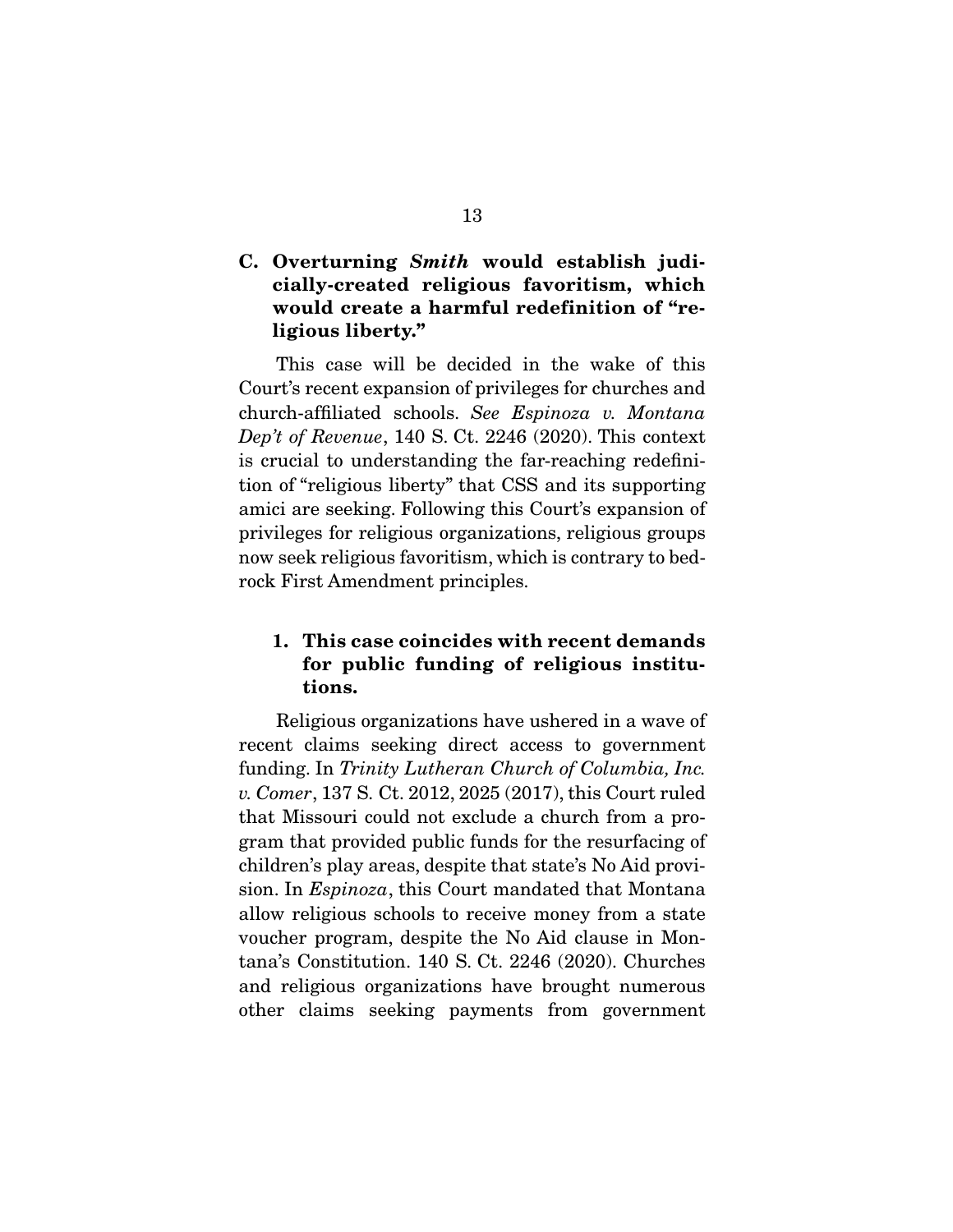programs. *See*, *e.g.*, *Harvest Family Church v. Fed. Emergency Mgmt. Agency*, No. 4:17-cv-02662, 2017 WL 6060107, at \*1 (S.D. Tex. Dec. 7, 2017), *order vacated, appeal dismissed*, No. 17-20768, 2018 WL 386192 (5th Cir. Jan. 10, 2018) (Church suit seeking FEMA funding); *Ark Encounter, LLC v. Parkinson*, 152 F. Supp. 3d 880, 889 (E.D. Ky. 2016) (Holding that religious organization was entitled to tourism incentives); *Our Peculiar Family v. Inspire Charter Sch.*, No. 2:20-cv-00331, 2020 WL 3440562, at \*1 (C.D. Cal. June 23, 2020) (Religious art instruction group sued charter school organization for declining to contract with the organization).

 While *Espinoza* prohibited status-based exclusions of religious groups, the decision appears to permit exclusions of religious groups that fail to comply with program rules. The Court determined that "religious status" could not be used as a reason for excluding religious schools from the state's tax credit program. *Id.* at 2255. The Montana Department of Revenue had asserted that its denial of funding to religious schools actually promoted religious freedom. *Id.*  at 2260*.* Montana's position was consistent with a historic understanding of the benefits of the separation between church and state.4 A majority of this Court disagreed, finding that such a justification could not be used to exclude religious schools. *Id.* at 2261*.*  The Court also noted, "A school, concerned about

<sup>4</sup> "[The First Amendment's] first and most immediate purpose rested on the belief that a union of government and religion tends to destroy government and to degrade religion." *Engel v. Vitale*, 370 U.S. 421, 431 (1962).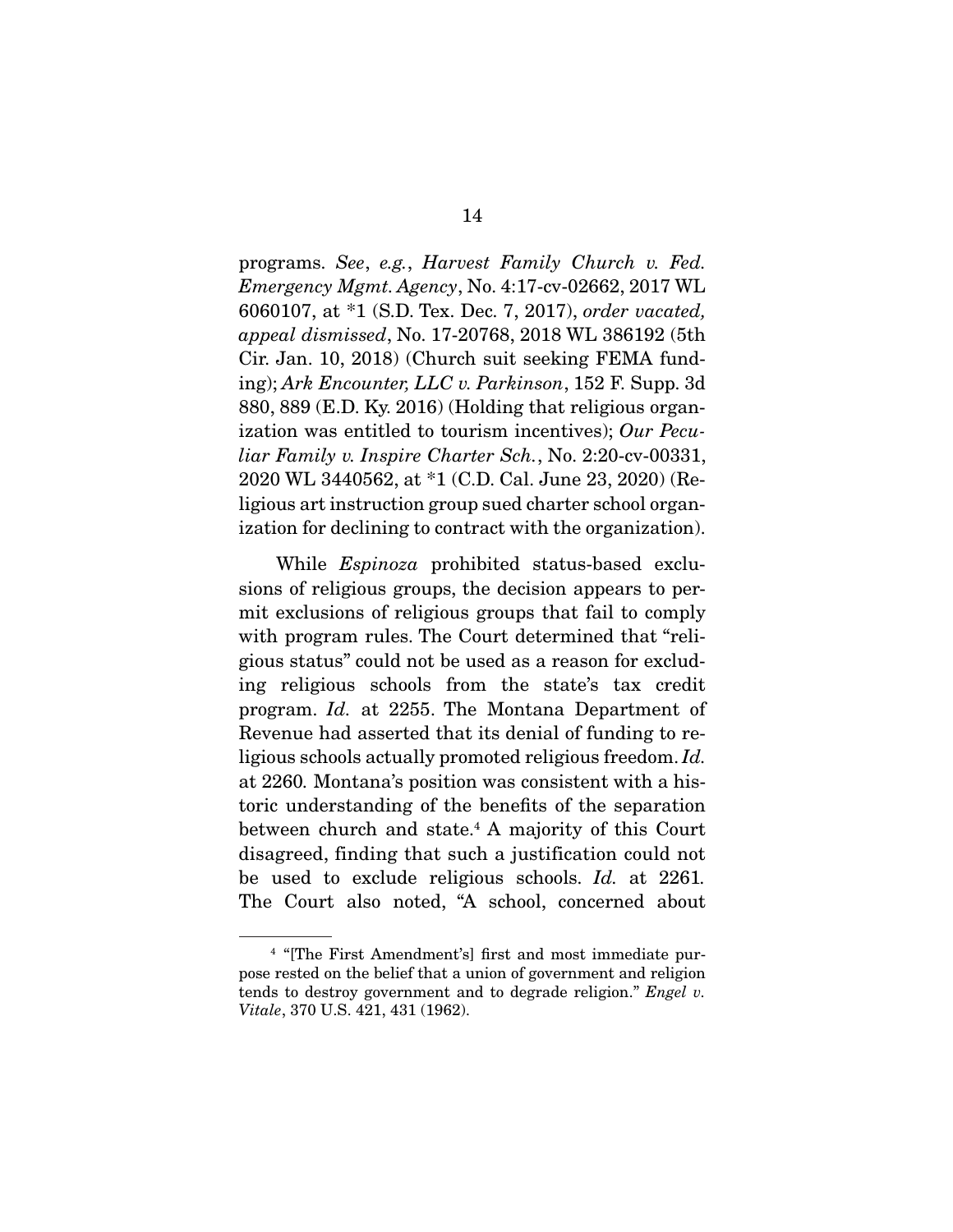government involvement with its religious activities, might reasonably decide for itself not to participate in a government program." *Id.*

 The fact that some religious organizations may be unable or unwilling to participate in some government programs is not surprising. The Court recognized such a scenario in *Espinoza* by noting that a church-run school might not participate in a program if it was concerned about "government involvement" with its religious activities. *Id.* The Court's decisions in *Espinoza*  and *Trinity Lutheran* provide an important backdrop to the claims by CSS in this case. Religious organizations are claiming extensive entitlements, which must be taken into account when determining whether they must be exempted from neutral and generally applicable rules within government programs.

## **2. CSS seeks religious favoritism, which harms religious liberty under the Free Exercise Clause and the Establishment Clause.**

 CSS claims it is entitled to a city contract to provide government services despite its discrimination against prospective foster parents and children in violation of the contract. CSS argues that it must be allowed to discriminate because its contract with the government involves religious activities. Brief for Petitioners, 22. This absurd position becomes a nationwide nightmare if the Court, in the aftermath of *Espinoza*, overturns *Smith* and finds that program regulations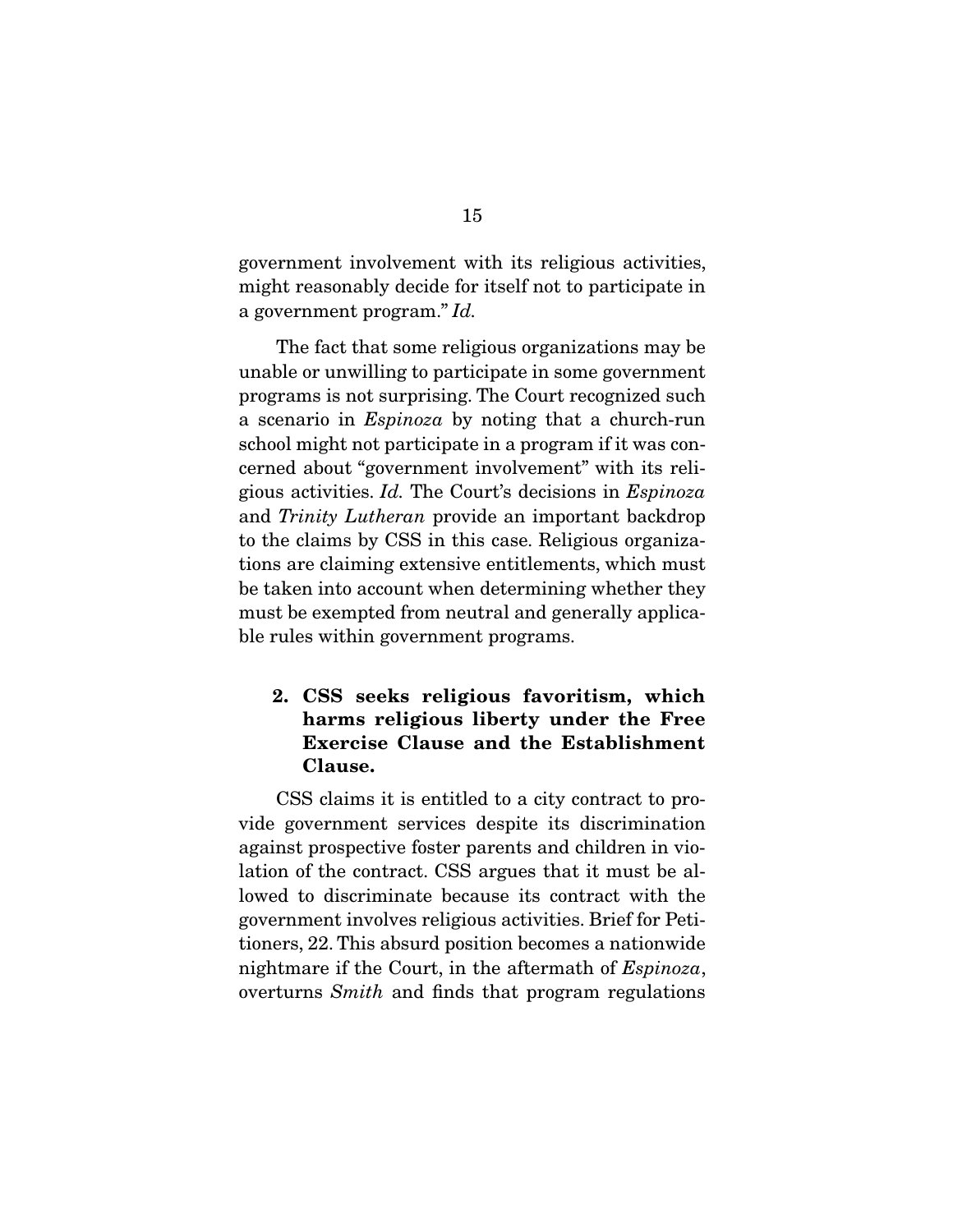simply do not apply to religious organizations if the organization says so. When the party to whom a rule applies decides whether the rule applies, there is no rule.

 Requiring governments to fund religious organizations that fail to abide by program rules would be a disastrous one-two punch for religious liberty. If that happens, this Court would effectively mandate that religious organizations be allowed to participate in certain government programs (*Espinoza*) and also that religious institutions may easily violate program rules if they have a religious justification for doing so (CSS). The fundamental purposes of government programs and any underlying protections for service recipients would be thwarted. The rights of religious minorities and nonreligious service recipients would be significantly curtailed if religious actors may disregard discrimination rules.

 Neutral laws that relate to a person's actions have long been understood to comport with both the Free Exercise Clause and Establishment Clause. Thomas Jefferson, in a letter to the Danbury Baptist Association in 1802—the letter in which he famously invoked the concept of a "wall of separation between Church & State"—wrote that the religious freedom principles enshrined in the newly penned Bill of Rights are premised in part on the idea "that the legitimate powers of government reach actions only, & not opinions. . . ." In *Reynolds*, the Supreme Court approvingly cited Jefferson's letter and remarked: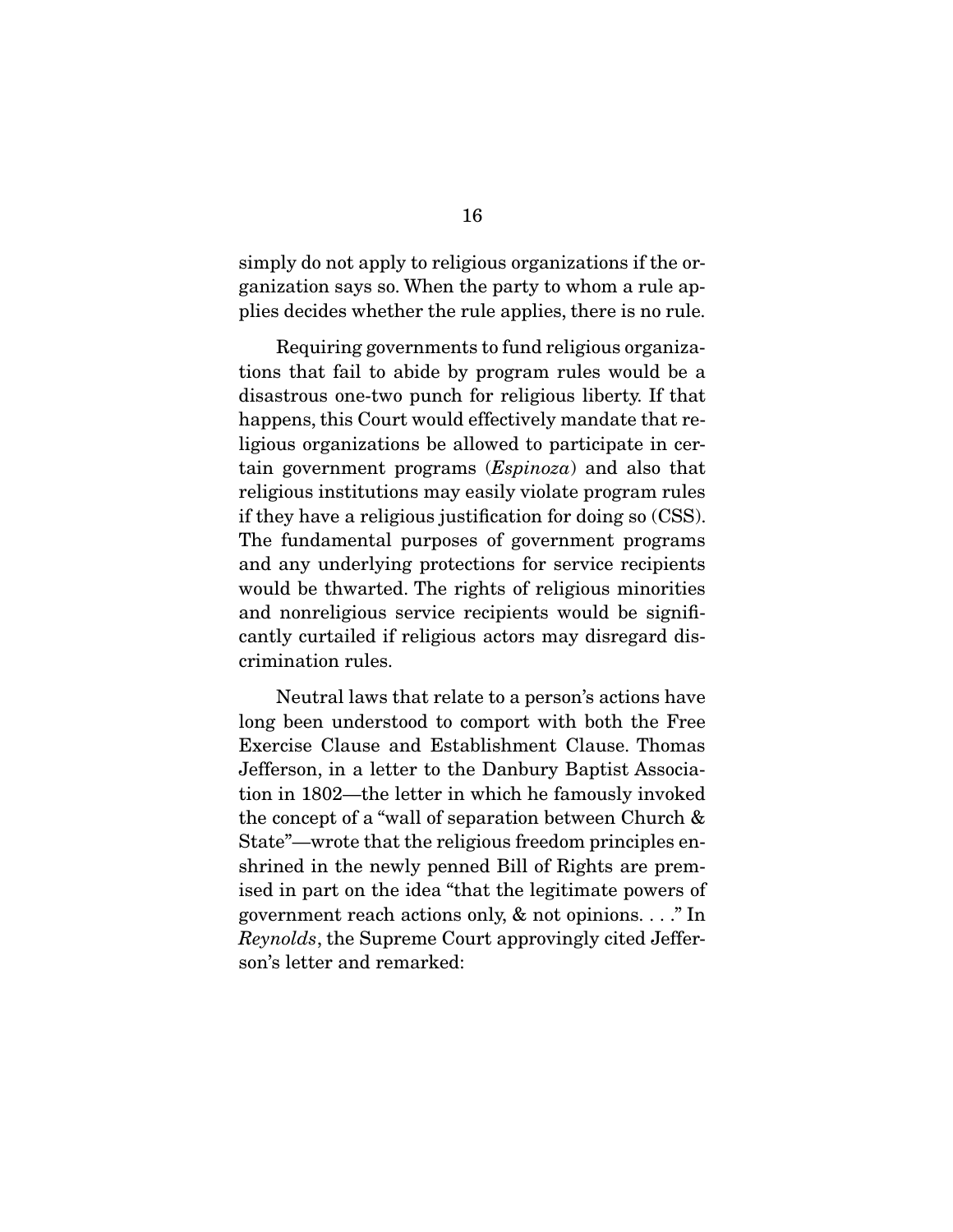Coming as this does from an acknowledged leader of the advocates of the measure, it may be accepted almost as an authoritative declaration of the scope and effect of the amendment thus secured. Congress was deprived of all legislative power over mere opinion, but was left free to reach actions which were in violation of social duties or subversive of good order.

98 U.S. at 164. This Court has thus recognized a religious "neutrality" requirement in First Amendment cases that is inconsistent with a program of religious favoritism. *See Bd. of Educ. of Kiryas Joel Vill. Sch. Dist. v. Grumet*, 512 U.S. 687, 696 (1994) (" 'A proper respect for both the Free Exercise and the Establishment Clauses compels the State to pursue a course of "neutrality" toward religion,' . . . favoring neither one religion over others nor religious adherents collectively over nonadherents.") (citing *Committee for Public Ed. & Religious Liberty v. Nyquist*, 413 U.S. 756, 792–93 (1973); *Epperson v. Arkansas*, 393 U.S. 97, 104 (1968)).

 If the Court ignores neutrality principles in favor of religious favoritism, it will be eviscerating religious liberty and harming persons who do not practice within the favored religious groups. One does not have to look past this case for an example of the injury caused by a government-contracted religious organization that plays by its own rules. In the past, CSS sought not only to exclude prospective LGBTQ foster parents, but also prospective parents lacking a "pastoral reference." JA 169-170; JA 215-216. CSS officials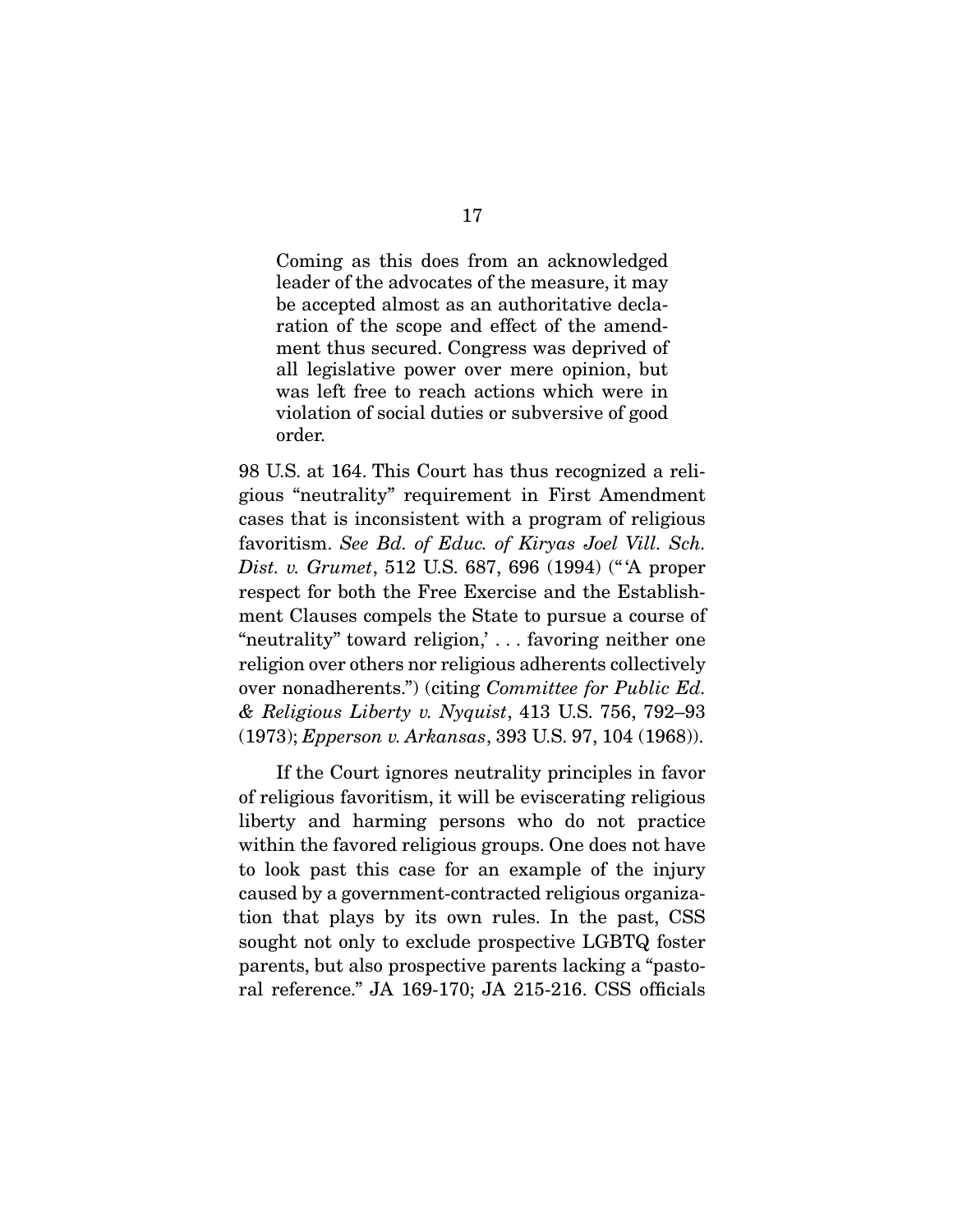testified that it would exclude families who were unable to obtain a "pastoral reference" letter proving that they are observant in a religion. *Id*. It was only after this requirement was revealed in court that CSS wrote a letter to the district court stating that it agreed to suspend the practice "in order to eliminate any potential issue regarding how the parties would operate under a preliminary injunction." JA 715.

 In practice, CSS has instituted a policy of "religious liberty for me, but not for thee." If CSS prevails in this suit, it is possible that it would reinstitute the letter requirement, which presents a religious test for prospective foster parents. Not all religions have "pastors" or the equivalent, as this Court has recognized. *See Our Lady of Guadalupe Sch. v. Morrissey-Berru*, 140 S. Ct. 2049, 2064 (2020) ("[A]ttaching too much significance to titles would risk privileging religious traditions with formal organizational structures over those that are less formal."). It is also true that many persons who consider themselves religious do not regularly attend religious worship services. A recent PEW study found that 54 percent of adult Americans attend religious worship services a few times a year or less**. 5** Hence, obtaining a letter from a pastor is not a straightforward task. More importantly, a significant portion of the population does not identify with any religion. The percentage of "religious unaffiliated"

<sup>5</sup> *In U.S., Decline of Christianity Continues at Rapid Pace*, PEW RESEARCH CENTER (Oct. 17, 2019), *available at* https://www. pewforum.org/2019/10/17/in-u-s-decline-of-christianity-continuesat-rapid-pace/.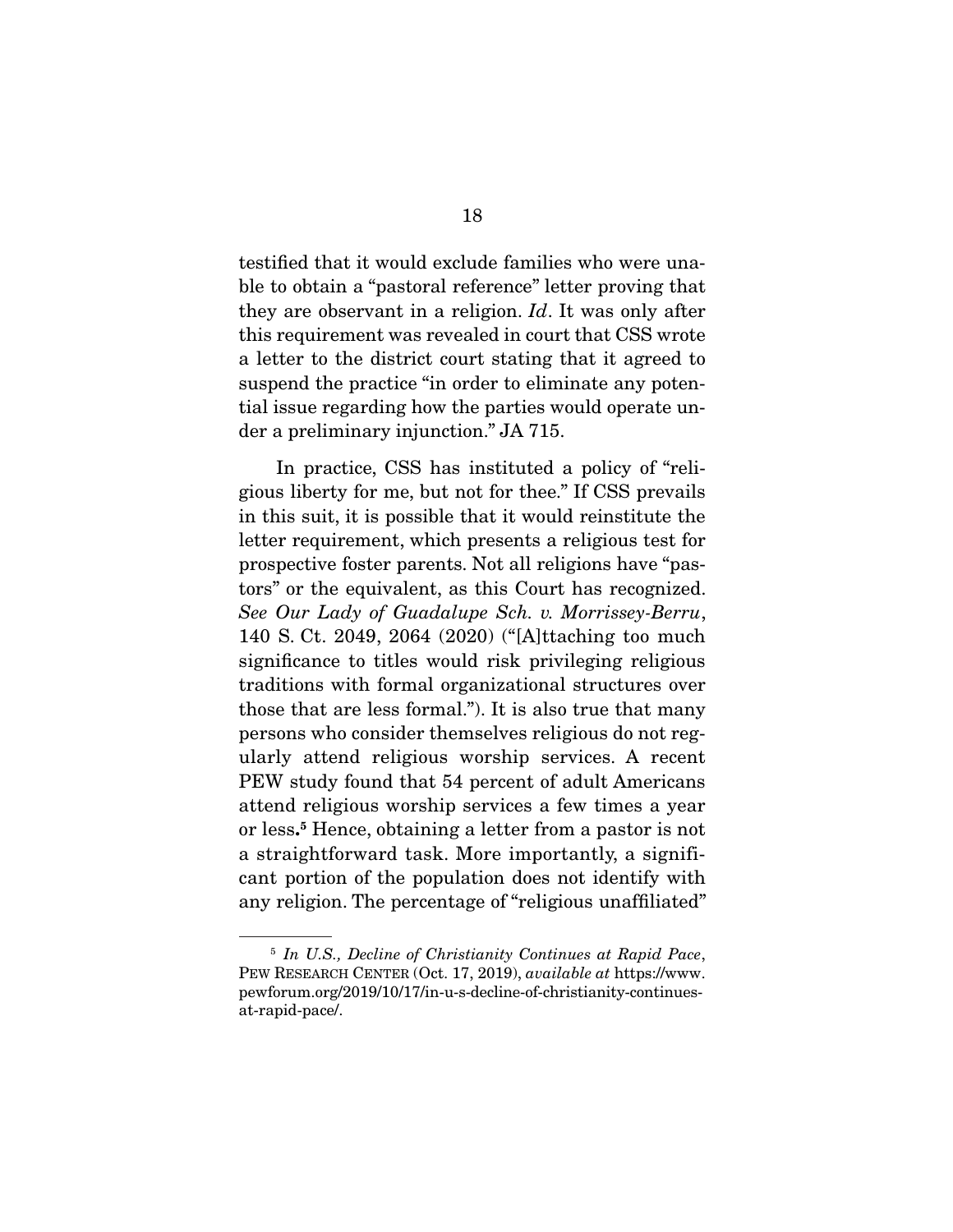Americans, those who describe their religious identity as atheist, agnostic, or "nothing in particular," now stands at 26 percent. *Id.* A huge portion of the population (and prospective parents) would be excluded from a government foster care program if its contractors require pastoral references in order to participate.

 It is antithetical to the concept of religious liberty to allow a government contractor that serves the public to discriminate on the basis of religion. The government itself perpetuates discrimination when it allows an organization that carries out essential social services with its backing to implement the organization's religious orthodoxy. This Court has not approved of such invidious discrimination through preferential treatment of religious actors. *See Bd. of Educ. of Kiryas Joel Vill. Sch. Dist.*, 512 U.S. 687 (1994); *Larkin v. Grendel's Den, Inc.*, 459 U.S. 116 (1982). Further, "[w]hen the power, prestige and financial support of government is placed behind a particular religious belief, the indirect coercive pressure upon religious minorities to conform to the prevailing officially approved religion is plain." *Engel*, 370 U.S. at 431. If CSS is permitted to discriminate in this case, the rights of religious minorities and the nonreligious would be put in peril.

--------------------------------- ♦ ---------------------------------